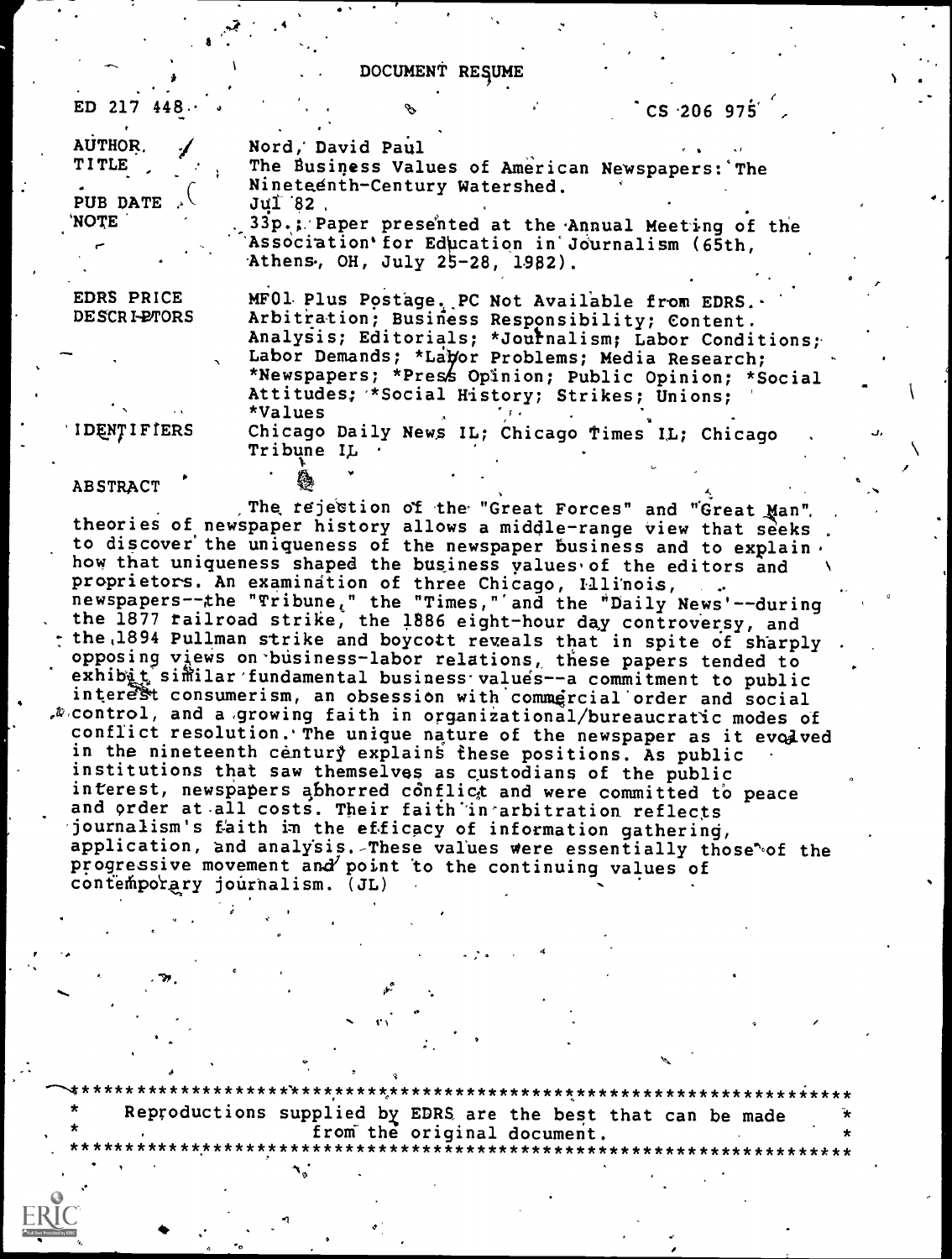U.S. DEPARTMENT OF EDUCATION NATIONAL INSTITUTE OF EDUCATION EDUCATIONAL RESOURCES INFORMATION

- CENTER (ERIC)<br>document has been reproduced as received from the person or organization.<br>originating ik minor changes have been made to improve.<br>reproduction quality
- Points of view or opinions stated in this docu-<br>ment do not necessarily represent official NIE<br>Position or policy

## it is a series of the series of the series of the series of the series of the series of the series of the series of the series of the series of the series of the series of the series of the series of the series of the seri THE BUSINESS VALUES OF AMERICAN NEWSPAPERS:

P<sub>ro</sub> Propinsi Propinsi Propinsi Propinsi Propinsi Propinsi Propinsi Propinsi Propinsi Propinsi Propinsi Propinsi Propinsi Propinsi Propinsi Propinsi Propinsi Propinsi Propinsi Propinsi Propinsi Propinsi Propinsi Propinsi

ED217448

Ŋ

- کاره هاه ی : 18<br>ERIC

 $\bullet$  .  $\bullet$  . The set of  $\bullet$ 

## The Nineteenth-Century Watershed

David Paul Nord

by

School<sup>.</sup> of Journalism 'Indiana University' Bloomington, Indiana

"PERMISSION TO REPRODUCE THIS MATERIAL IN MICROFICHE ONLY HAS BEEN GRANTED BY

 $\bullet$  and a set of  $\bullet$ 

2

David Paul Nord

TO THE EDUCATIONAL RESOURCES INFORMATION CENTER (ERIC) "

Presented to the Qualitative Studies Division, Association for Education in Journalism Annual Convention, Athens, Ohio, July, 1982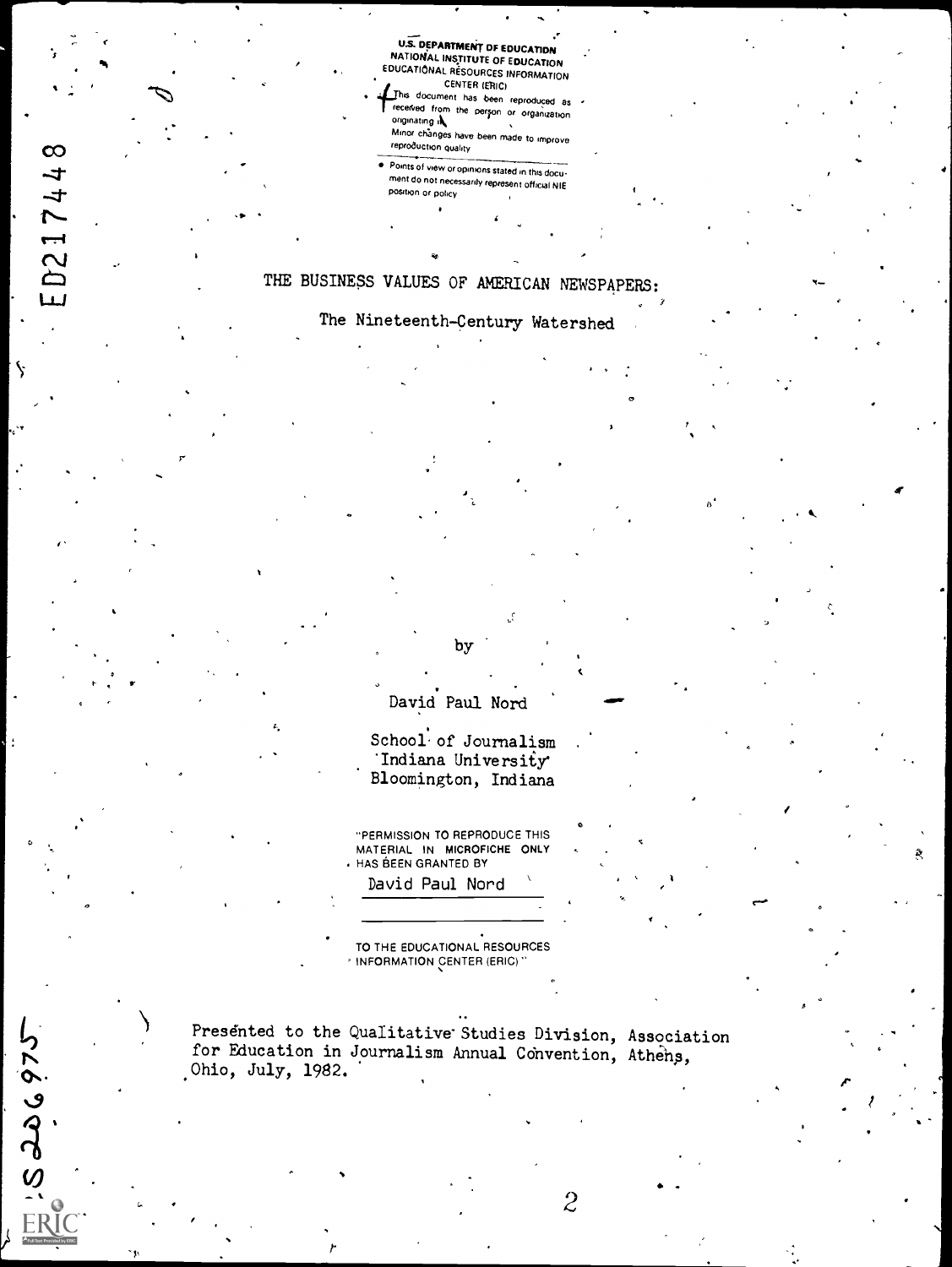## THE BUSINESS VALUES OF AMERICAN NEWSPAPERS:  $\mathbf{v}$

The Nineteenth-Century Watershed

 $\mathbf{r}$ 

 a

The'business history of Aperican newspapers has been rather simply told, by journalism historians. There are two versions of the story. The first is the Great Forces version; the second is the Great Man version. The Great forces version is almost pure functionalism, even economic determinism. Newspapers are portrayed as products of the mass media marketplace  $-$  that is, they are pulled into existence by the tug of demand., As times changed, new audiences or new advertisers produced new newspapers. Newspapers were business enterprises, and they naturally shared the business values of other businesses of their time. The Great Man version, on the other hand, is almost pure bio-. graphy. Newspapers are portrayed as the tools, for good or ill, of powerful press lords. They are forced into existence by eccentric geniuses. In this version of the story, newspapers embody the business values of their proprietors, which may or may not reflect the values of the business community at large.

These two versions of the business history of American newspapers need not be contradictory. In fact, journalism histories frequently tell both stories. In Emery and Emery's The Press and America, for example, Joseph Pulitzer is both the product and the builder of his era, and the New York World is both the result of  $\int$ market forces and of individual genius. Of course, both of these things could have been true and probably were. But though not-logically in-

 $\mathcal{A}$  and  $\mathcal{A}$  are the set of the set of the set of the set of the set of the set of the set of the set of the set of the set of the set of the set of the set of the set of the set of the set of the set of the set

 $\mathbf{J}$  (b) and (c) and (c) and (c) and (c) and (c) and (c) and (c) and (c) and (c) and (c) and (c) and (c) and (c) and (c) and (c) and (c) and (c) and (c) and (c) and (c) and (c) and (c) and (c) and (c) and (c) and (c)

-1-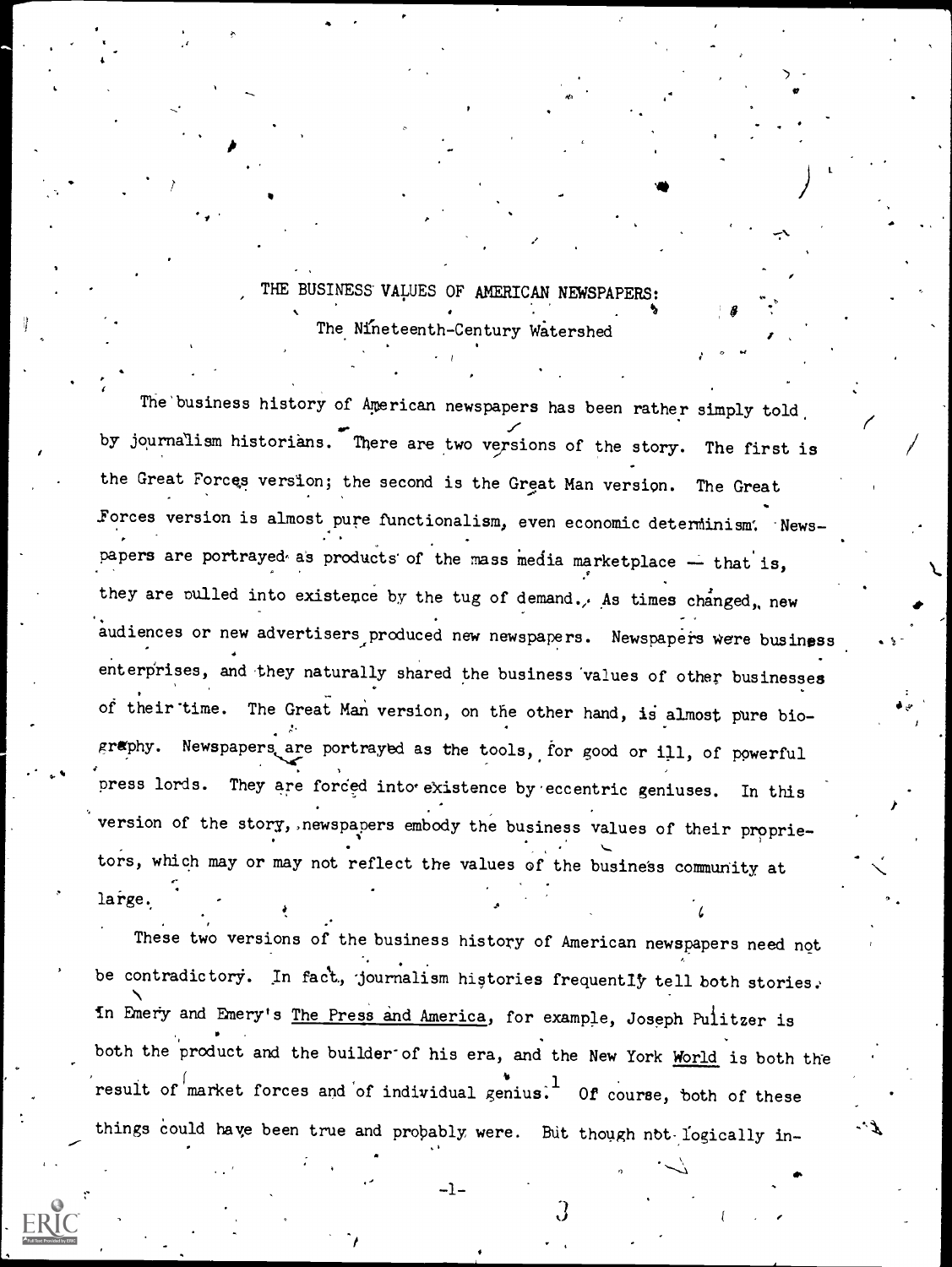consistent, such bifurcated theorizing can lead to mushy explanation. The problem is not that the approach is untrue to life but that it is too true. It is all encompassing; it explains everything . . . and thus nothing. The uniqueness of the newspaper business is lost in this bifurcated approach, because every possible behavior of every possible kind of business 'could be explained by one or the other version of this business histery story. Taken together, these two versions are polar extremes of the whole continuum of business history in general and in all its bewildering complexity. To adopt this bifurcated story is to say that newspaper business history is simply business history -and little more.

This paper argues for a middle range view of newspaper business history that seeks to discover the uniqueness. of the newspaper business and to explain how that uniqueness shaped the business values of editors and proprietors. It suggests that newspapers are peculiar sorts of businesses, and that because of their peculiarity they are not shaped by Great Forces in precisely the same ways as other businesses. In both product and structure, newspapers are a special form of business enterprise, and as such they reflect a special set of business values. On the other hand, if newspapers are not the determinate products of Great Forces, neither are they the mere playthings of Great Men. As . a group, newspapers have been interestingly similar in their underlying business values, regardless of the men at the editorial or managerial helms. Again, both the nature of the product and the structure of the business are key. The char- $\sim$ acteristics peculiar to the business of newspapering are.more important, more . . theoretically interesting than either the Great Forces or the Great Men of conventional journalism\_ history.

Specifically, this paper will discuss the basiness values of Chicago newspapers during the formative years of the modern commercial press, the late nineteenth century. The paper will explore the reactions of three leading Chicago

-2--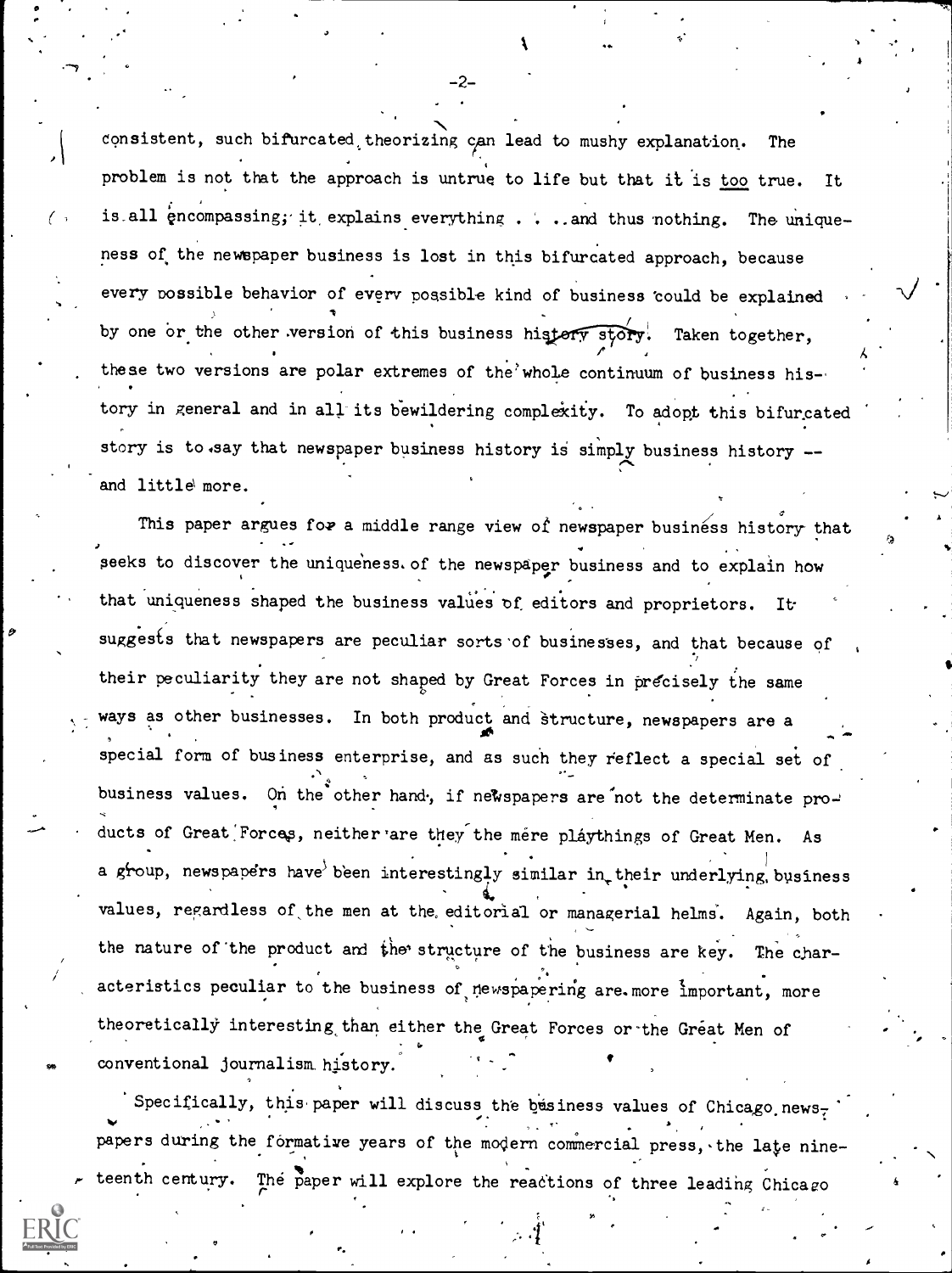newspapers to three great business-labor crises: the 1877 railroad strikes, the 1886 eight-hour-day movement and Haymarket affair, and the 1894 Pullman strike and boycott. The thesis of the paper is that despite ideological and idiosyncratic differences the newspapers were curiously similar in their basic values, that this similarity was related to the peculiar nature of the newspaper business, and that these values were proto-progressive in several interesting ways. By proto-progressive I mean that newspapers seem to have been early proponents of progressive-era business values, notably a commitment to° public  $\mathcal{F}$  and  $\mathcal{F}$ interest consumerism, an obsession with commercial order and.social control, and a growing faith in organizational/bureaucratic modes of conflict resolution.

<sub>J</sub> -3− -3− -

The nineteenth century was the age of laissez-faire in American business or at least in American business values. Daniel Webster had set the stage in "Our age is wholly of a different character," he wrote, "and its legislation takes another turn. Society is full of excitement; competition comes in place of monopoly; and intelligence and industry ask only for fair play and an  $t$ open field."<sup>2</sup> Private enterprise was to take the place of social action and  $\sqrt{t}$ community tradition, the fading legacies of seventeenth-century religion and mercantilism. The-American ideology of laissez-faire Was the residue of eighteenth-century liberalism, refined in the economic thought of Adam Smith  $\sim$ and David Ricardo, and rejuvenated in the late nineteenth century by the social Darwinism of Herbert Spencer and William Graham Sumner. Ironically, laissezfaire as an ideology fastened its grip most tightly on the public mind in the late nineteenth century, when the rise of corporate capitalism had begun to make it obsolete as an accurate description of social reality or guide to public  $\text{policy.}$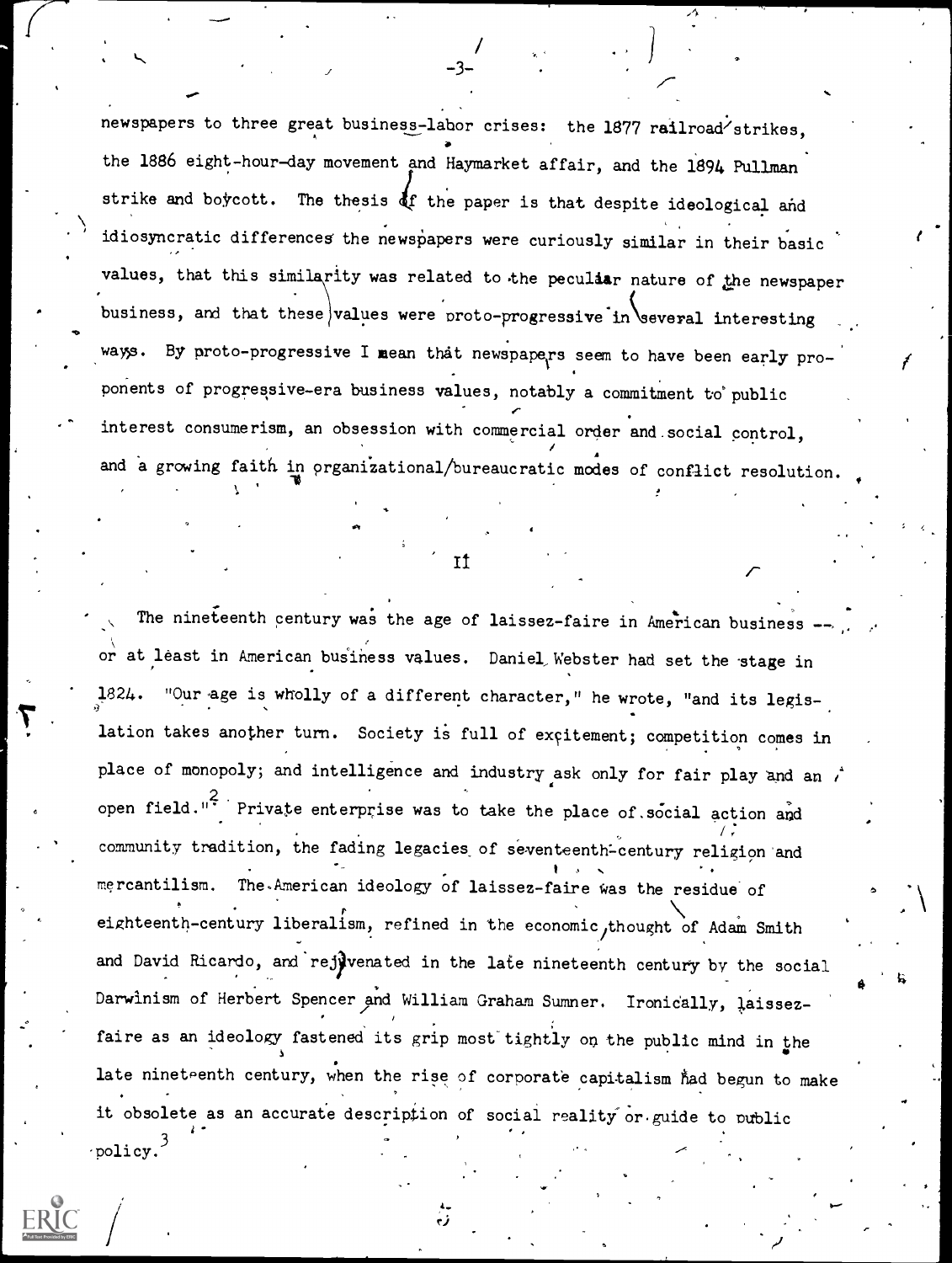The foundation of laissez-faire was private property, and the growth of laissez-faire in the nineteenth century was essentially an elaboration of traditional American notions of the rights and prerogatives of property. Since colonial times, Americans had associated property ownership with personal independence -- or, in the terminology of the time, liberty. 'The right to property was a fundamental right, a natural right. Classical economic theory turned this personal right into a social virtue. Private ownership of property and its management by independent, self-interested proprietors would broduce the most socially beneficial use of property through the magic of the market-. place. The nature of property ownership had changed radically by the late. nineteenth century, with large amounts of property in the hands of a few corporations and large numbers of hands, with little or no propenty at all. But the ideology of private property remained vibrant in law and in public sentiment, especially the sentiment of businessmen.

The role of government in the laissez-faire system, of course, was to police the stage, not to play a magor role in the drama. Or so held the ideology. In some ways, this was the case in the late nineteenth century. Businessmen and business corporations dominated public life. The federal bureaucracy was a fraction of the size of, say, the railroad industry by the 1890s. Direct government intervention in economic life, was still a small-scale affair compared to what it would later become. But the government was hardly inactive or neutral. Often governments -- local,  $\cancel{\epsilon}$ tate, national -- directly promoted Nsiness enterprise. More than.anything else, however,, the role of government at all levels in America in the nineteenth century, was merely to affirm and legitimate emerging property relations -- that is, those property relations generated by private power and by the marketplace. Most importantly this was the function of courts, which ingeniously justified the growth of corporations and large-scale finance capitalism in terms of individual private property rights.

o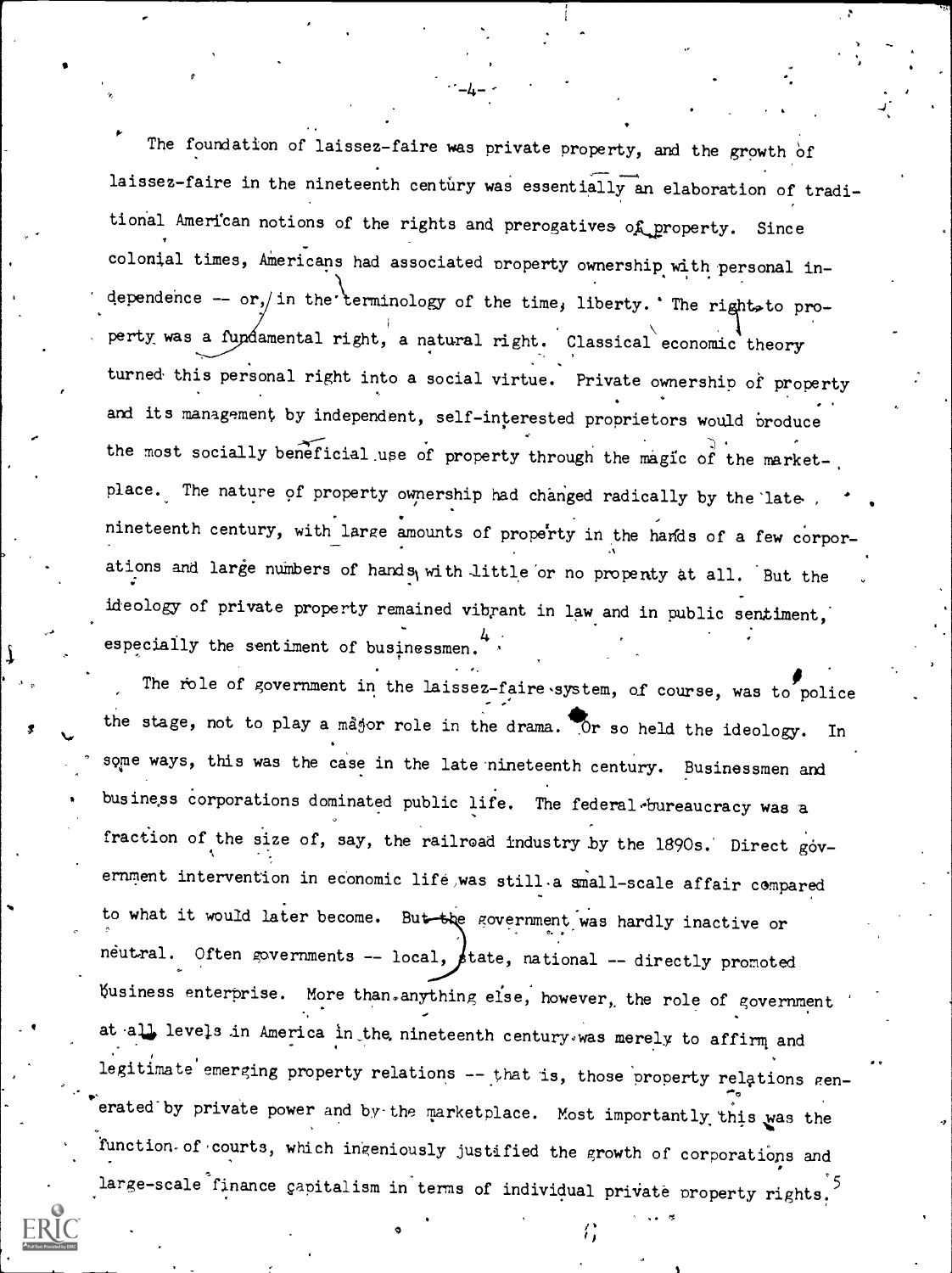4 Conventional business views on labor and labor organization in the age of laissez-faire were also linked to conceptions of private property. On the one hand, the right to was viewed as a property right and the selling of one's labor as a property transaction. This made labor  $-$  a job  $-$  an individual-level contract arrangement. between the employer and a single employee. Labor unions, especially if they used any sort of forced compliance, were widely denounced as infringements upon the individual's fundamental right to control his own labor, his own property. Furthermore, businessmen frequently argued that strikes or other concerted job actions infringed upon their property rights. Strikes were more than men merely quitting their jobs; they were conspiracies in restraint of trade. The courts in the late nineteenth century, under the growing dominence\ of laissez-faire philosophy of the business community, gradually elabor-. ated these property-based theories of organized labor t

5--

On the eve of the great business-labor upheavals of 1877-1894, the Chicago newspapers generally shared the business values of, the age of laissez-faire -but not entirely and not in altogether similar ways. The city's two dominant morning dailies, the Times and the Tribune, were quite conventional in their devotion to individualism, private property, free enterprise, limited government, and the efficacy and sanctity of the marketplace. These were self-conscious champions of the business culture of the city. The leading afternoon daily by 1877 was the upstart *'Daily News*, founded less than two years before as the city's first "penny paper." From the beginning, the Daily News was much Less committed to laissez-faire than its venerable contemporaries. In the maelstrom of the modern city, the Daily News saw the need for a softening of tpeediscipline of the marketplace in social relations. As a paper for the lower classes, the Daily News was the champion of social rights that moved beyond very rigidly defined rights of private property.<sup>'</sup> Yet de Xet despite clear differences in editorial philosophy, these papers shared some fundamental business and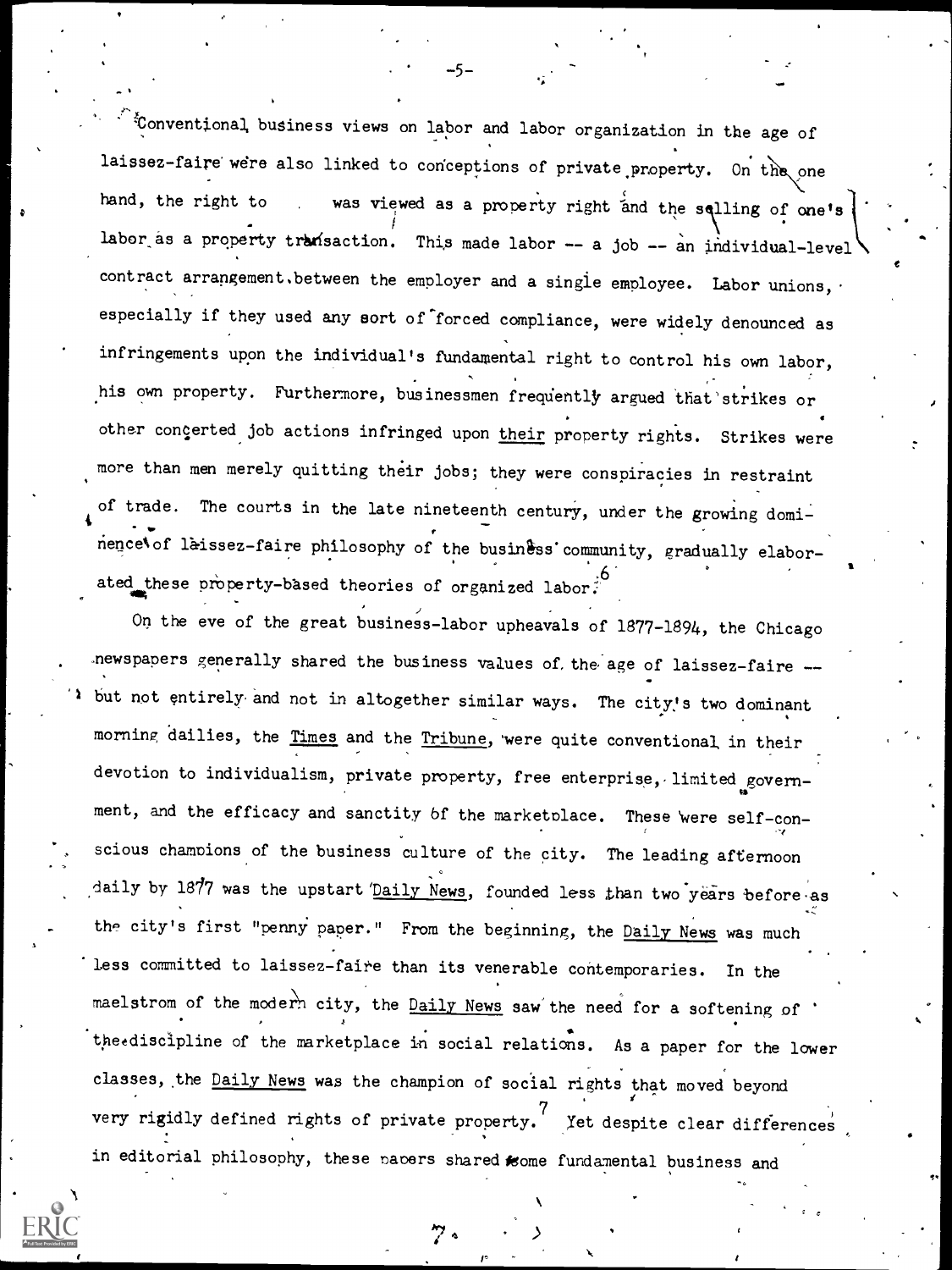social values during the two decades after  $1876$  -- values somewhat at variance from the conventional values of the larger business community. The nature of the newspaper business itself helped to shape their common perspective. When'the great railroad strikes of 1877 began to spread west toward Chicago, no one had to guess which side the Chicago Times would be on. The Times was the personal organ of Wilbur F. Storey, a self-made millionaire who believed steadfastly in the virtues of independence and hard work and'in the absolute sanctity of private property. <sup>8</sup> The <u>Ti</u> The Times, however, was more famous for its  $\sim$ sensationalism than its laissez-faire economic theory. Storey was notorious in Chicago in the 1860s and  $17\frac{M}{3}$ s for what his long-time assistant Franc/Wilkie called the Times's "glaring indecency . . . which reeked, seethed like a hell's broth in the Times cauldrons and made a stench in the nostrils of decent people."<sup>9</sup> Despite its sensationalism, however, and despite Storey's exclusion from Chicago's polite society, the paper was unfailingly loyal to the business culture and to the ideblogy of laissez-faire. The Times was especially devoted to the morality and the efficiency of free markets and private enterprise. In scores of editorials in the mid-1870s, Storey praised the "laws of political economy" and railed against government "paternalism," an all-purpose Times label for any effort by the government to tinker with the finely tuned mechanisms of the marketplace.<sup>10</sup>

-6-

vs

411

Storey loved the great national railroads, and he blasted the "thugs and lawless mobs" that began to shut them down in July of 1877. Even before the labor troubles turned violent, the Times denounced the whole idea of trade unionism and strikes as lunatic assaults on the private property of the railroad companies. "The notion upon which all strikers act," the paper declared, "is that they have a right of employment upon other men's property. ... They assume to establish'conditions, upon which they will permit other men to use and manage their own property. Nothing could be more unreasonable."<sup>12</sup> For the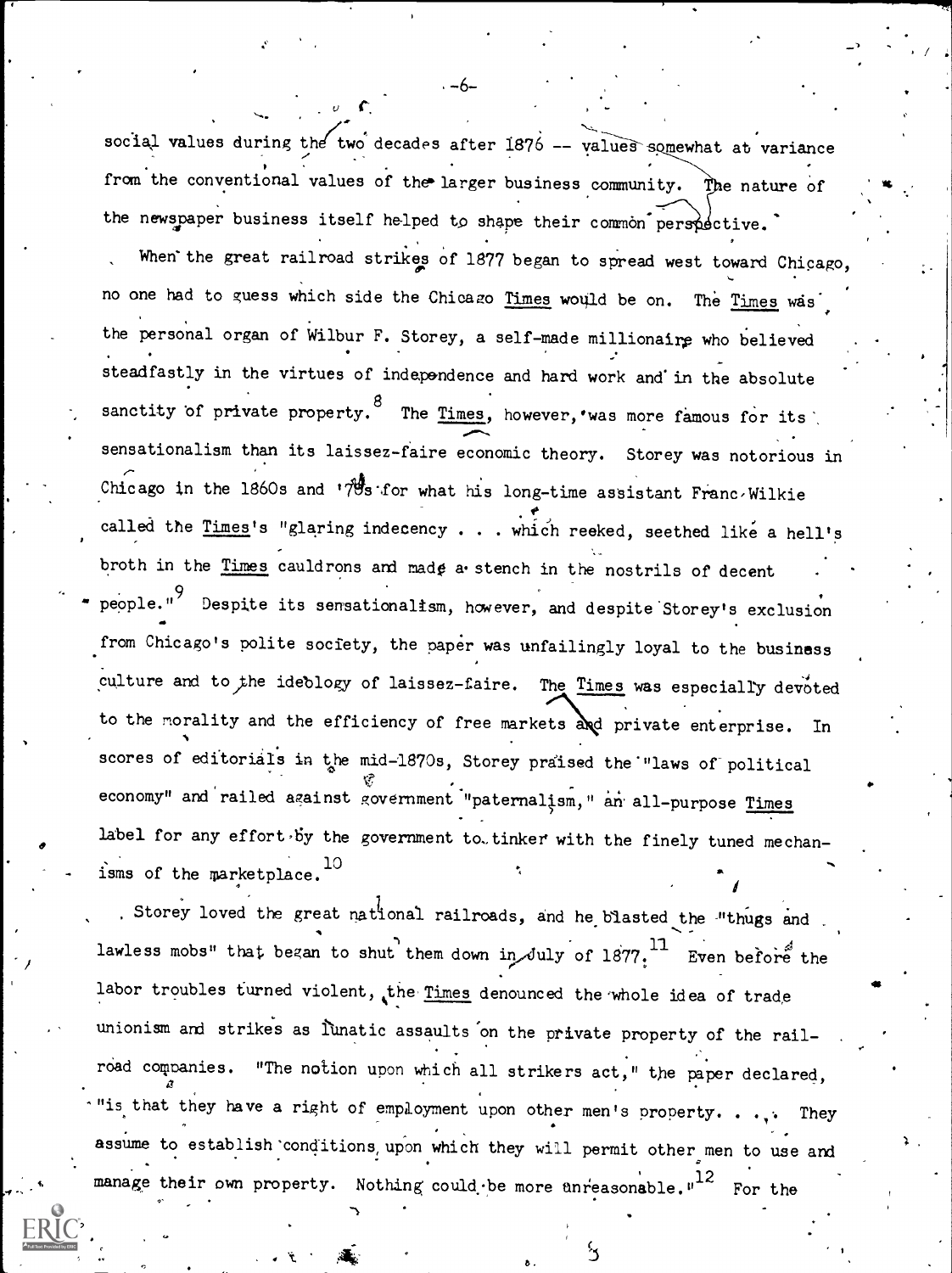Times, men would be paid what they were worth, according to the laws of God and economics. "No human contrivance can ever alter the principle that underlies the relation of labor to capital, even as no statute can medify the motions of the planets or control the ocean tides." $13$  Once the strikers became unruly and property was damaged, the  $r_{\text{times}}$  raged, with headlines such as "Riot's Rule," "Terror's Reign,",and "A Mob's Madness." In'editorials the paper now called for the complete suppression of the strikers by any means necessary, including the  $\bullet$  is a set of  $\bullet$ use of federal troops. "Stamp out the Mob," the Times thundered. The time for shooting had  $com.$ <sup>14</sup>

-7-

Even more than the Times, the Chicago Tribune was self-consciously "the business-men's newspaper." "It is patronized by all those who are in trade and w commerce, banking, insurance, navigation, common-carrying, producing and distributing wealth," the paper boasted during a circulation dispute with the Times in 1876. Besides puffing its own "respectable" circulation, the Tribune scoffed at the Times's apparent efforts to entice readers from the "slums and back alleys" of Chicago with its Police Gazette approach to journalism.<sup>15</sup> The Tribune was the handiwork of Joseph Medill, a prominent member of the Republican political and business elite of Chicago. As a political party, leader and former mayor, Medill harbored less suspicion than Storey and the Times of government r se.  $^{16}$  But Medill was nearly as faithful as his rival to the ideology of laissez-faire. The Tribune believed in private property and free enterprise. The Tribune admitted more of a role for government than the Times did, but that role must still be strictly limited. The end of government, the Tribune argued, was the protection of property and the preservation of individualism.  $^{17}$ 

 $\overline{\phantom{a}}$ 

. The Tribune's devotion to individualism led the paper to oppose labor unionism in general and the 1877 railroad strikes in particular. In its first editorial on the strikes, the Tribune, in its usual pedantic fashion, lectured the strikers on labor economics. Wages were not set by the employers but by the

 $\mathbf{1}$ 

 $\frac{1}{2}$ 

Û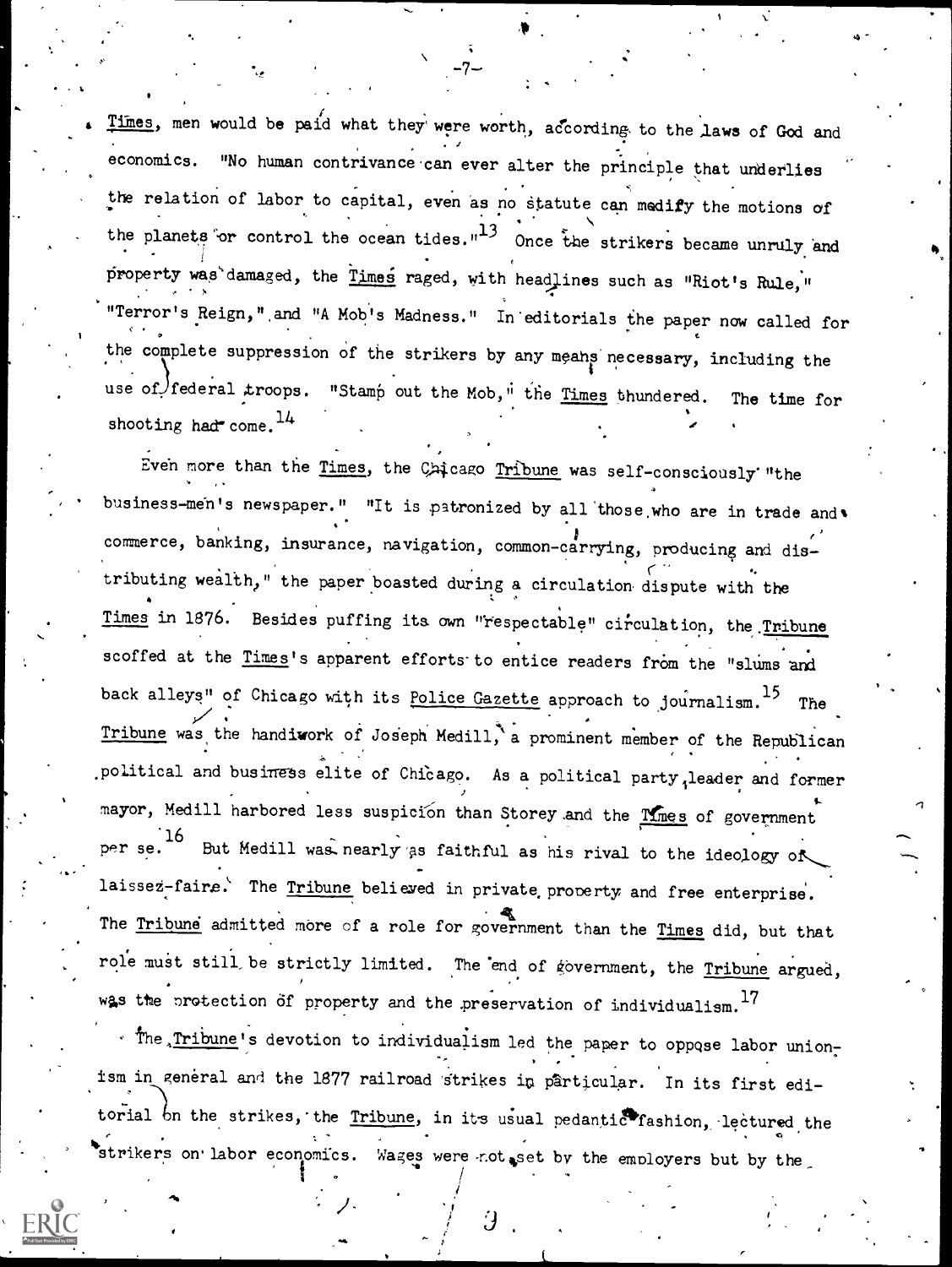market, and the employee held no lien on the property of the employer. "If these men think that they can't take the wages offered them," the paper said, "they can step out and let others take their places who feel that they can live upon the wages."<sup>13</sup> Employers would have gladly paid more, but they could not. Ine decline of wages has been the outgrowth of hard times and stern necessity."<sup>19</sup> **i** in the set Like the <u>Times</u>, the <u>Tribune</u> became highly agitated when violence broke out. The news columns were now filled with sensational accounts of "Bloodshed," "Red -War," and "Civil War." The Tribune declared that "Mob Violence Must Cease" . 4 r and law and order must prevail. The whole force of local, state, and national zovernment must be brought to bear. And the orders must be "shoot'to kill" for "a bullet in time saves nine."<sup>20</sup>

.4

 $\tilde{\phantom{a}}$ 

The Chicago Daily News was a different sort of paper from its morning contemporaries. The Daily News was a new comer to Chicago, a small, cheap paper, designed for the middle and lower classes; and it was already a remarkable success by the summer of 1877.<sup>21</sup> The <u>Daily News</u> was founded by Melville E. Stone, a self-made man not unlike Storey and Medill. In his life and in his newspaper, Stone celebrated the homely virtues of his childhood on the Illinois frontier -- family, honesty, hard work, conscience, equality.  $22$  Despite his basic commitment to the business culture, however, Stone guided his newspaper down a somewhat different ideological path. From the beginning, the Daily News .<br>was much more attuned to the idea of interdependence than to the notion of individualism in the great cities of the late nineteenth century.<sup>23</sup> Unlike the Times and the Tribune, the Daily News promoted public works jobs for the unemployed, economic regulation, and other government intervention and enterprise, <sup>24</sup> including the nationalization of American railroads: In short, the Daily News embraced the rudiments of a social understanding of property that was at odds  $2<sup>2</sup>$ with conventional doctrines of laissez-faire.

In the 1877 railroad strikes, the Daily News sympathized with the striking

 $\mathbf{H} = \begin{pmatrix} 1 & 1 & 1 \\ 1 & 1 & 1 \\ 1 & 1 & 1 \end{pmatrix}$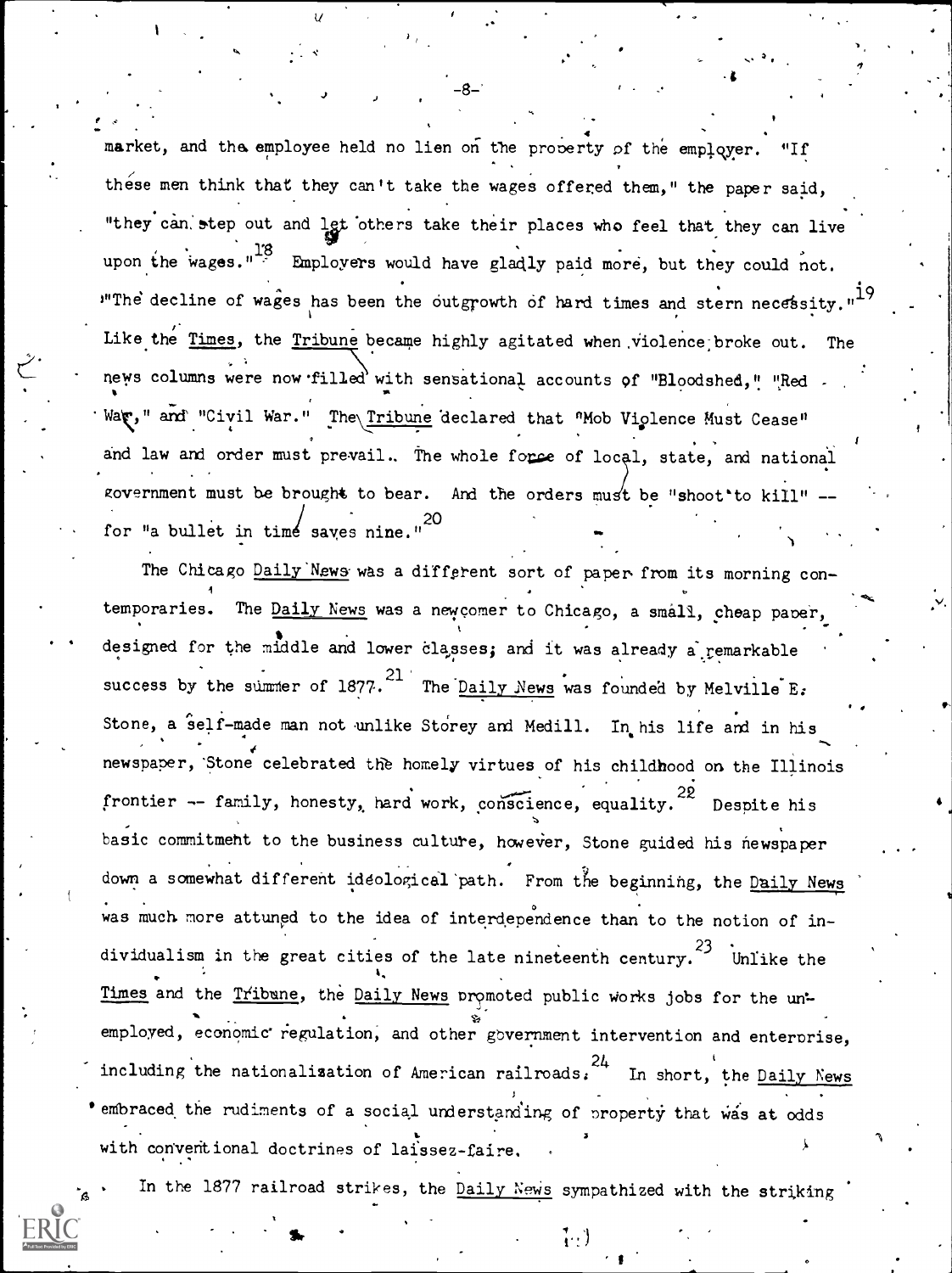workers and, for awhile at least, championed their cause in Chicago. Far from preaching at the workers about the immutable law of wages; the Daily News denounced the railroads for their "infamous treatment" of their employees and excused the men for replying to this treatment with the only weapon they had! The Daily News blamed the railroads for the strike and hoped that strike. these corporations would be taught by this crisis to pay their workers adequately But the question could not ultimately be settled, the paper declared, "until the rights of workmen are properly acknowledged."<sup>25</sup> As violence spread to. Chicago, the <u>Daily News</u> lost some of its sympathy) Like the other Chicago newspapers it carried scare headlines ("Pandemonium," "The Grave Outlook") and condemned rioting in strong language. After the strike had ended, the Daily News denounced the Times and the Tribune for their bloodthirsty calls to arms, but during the heat of confrontation the Daily News, like its more reckless competi-. tors, also had called for the swift suppression of the mob, through the use of deadly force if necessary.

In some ways, then, these three papers were quite different in their ideologies and sympathies during the 1877 strikes. The Times and the Tribune were fairly similar in their anti-union stance and their commitment to laissez-faire; the Daily News was pro-striker and had begun in general to move, though hesitantly, more toward a philosophy of activist government and social welfare.<sup>27</sup> In spite of these differences, however, the editorial ruminations in these three newspapers during the 1877 strikes suggest some basic shared values, and these shared values in turn suggest some interesting insights into the nature of the newspaper business.

... The most obvious shared value was the obsession of all three mewspapers with the public's mole in the strikes.'. Public opinion, public interest, public reaction -- all these were key terms of the controversy. Notwithstanding their devotion to private property, none of the three editors doubted for a minute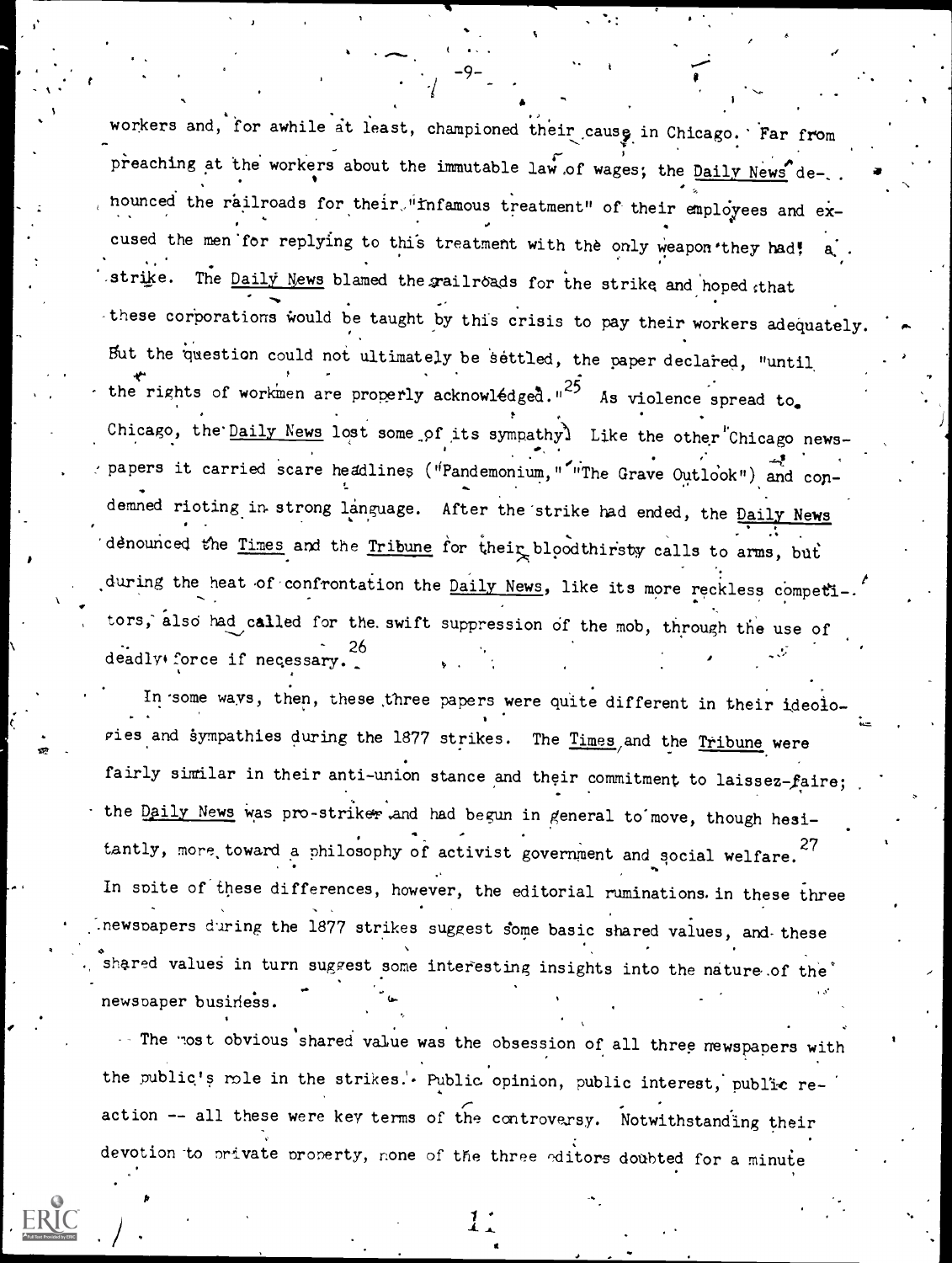that the issue was heavily  $\gamma$  othed in the public interest. The newspapers insisted, as the <u>maily News</u> put it, that "the whole question of railroads is a  $\mathbf{v}$  . The same state  $\mathbf{v}$ great public one." The  $\frac{Daily}{News}$ -reminded its readers that the Supreme Court thad. declared railroads "quasi-public property." The Tribune spoke of railroads as "public corporations within the control of legislation.". Even the Times, the most doctrinaire laissez-faire enthusiast of the three, declared that "railroad managers must be made to understand distinctly that they as well as other men owe duties to the public -- duties which the public cannot safely . . , permit them to evade.

,

-10-

All three papers defined the public interest in the 1877 strikes as a kind of consumers' right. They professed to speak for a community of consumers, of railroad services, whose interests superceded those of the principal participants in the conflict. All three newspapers suggested that the strikers had early captured the sympathy of the public, but they lost this sympathy as they precipitated what the Times called a "strike against-society itself." To a large extent, the Times and the Tribune worried about lost business in industries affected by the stoppage of rail transport.<sup>29</sup> But all three papers portrayed their concern as embracing the whole community, the final consumers of . . food stuffs and merchandise. The Tribune described how food was already scarce by the end of July and high priced -- and public sympathy for the strike was rapidly in decline. Though they often differed on what public opinion was and what it ought to be, all three papers took the idea.of public opinion and public interest quite seriously.

A second basic value shared by the. Times, the Tribune, and the Daily News in 1877 was an absolutely rigid commitment to commercial peace, order, and social control, Once the strike became disorderly, all three papers set aside all arguments about the issues at stake and proclaimed that peace must be paramount and must be imposed at all costs. Each of the papers at one point or another declared

e

 $1 + 3$ 

a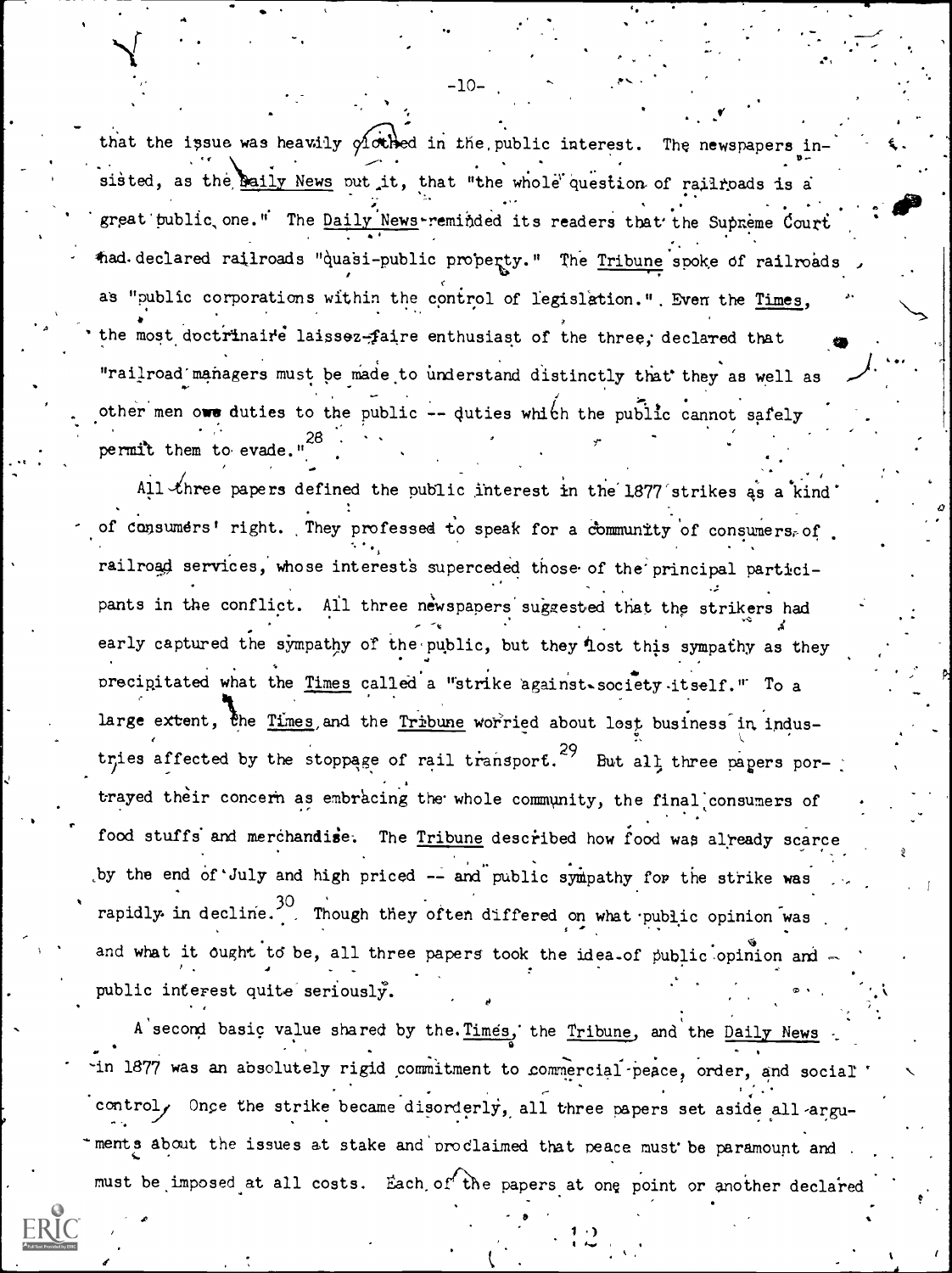that there were two sides to the question of wages. But the question was irrelevant in the face of violence. "The first and most important duty is to quell. mob'rule," the  $\frac{\text{Tribune}}{\text{supp}}$  said, "to stop violence, pillage, and incendiarism at ... 11 and 12 all hazards, and to restore law and order." The other papers agreed completely. All supported the use of federal troops to suppress the mobs; all urged violence against violence in the name of peace. The Times put it most bluntly: "The killing of some of the insurgents is not a matter which concerns society at all. If they' stand in the way of society's peaceful order, the sooner they are killed \* the better." Even the Daily News, the strikers' best newspaper friend in Chicago, praised the heavy-handed force of the police and militia.  $324$  All agreed on law and order at all costs.

r.

Y.

 $\cdots$ 

A corollary to the papers' commitment to social order was their belief that most segments of society -- including the strikers in fact -- were orderly. All the papers believed in a broad community of interest between labor and capital, with stress on, the idea of community. There may haye been some friction in the industrial world. but the papers believed there was more basis for peaceful consensus than conflict.  $33$  For this reason, the papers portrayed the rioters as outsiders -- not railroad workers at all. The papers blamed the violence on roughs and rowdies, tramps and vagabonds, Communist loafers and vagrants, and even, blackguard boys and gutter-snipes. The Daily News was appalled by the . "thugs, thieves, and hoodlums that the slums are now vomiting into our streets.  $\hat{c}$ . These were outsiders, aliens, violetors of the natural peaceful equilibrium of the consensus community:

This faith in social order and insistence upon social control was related  $\qquad \diagdown$ to a third basic value that emerged in the newspapers' editorial reaction to the 1877 strikes: a pragmatic commitment to an organizational/bureaucratic approach to conflict resolution that flirted with economic regulation. The Times, the Tribune, and the Daily News all recognized that the railroad workers had legiti-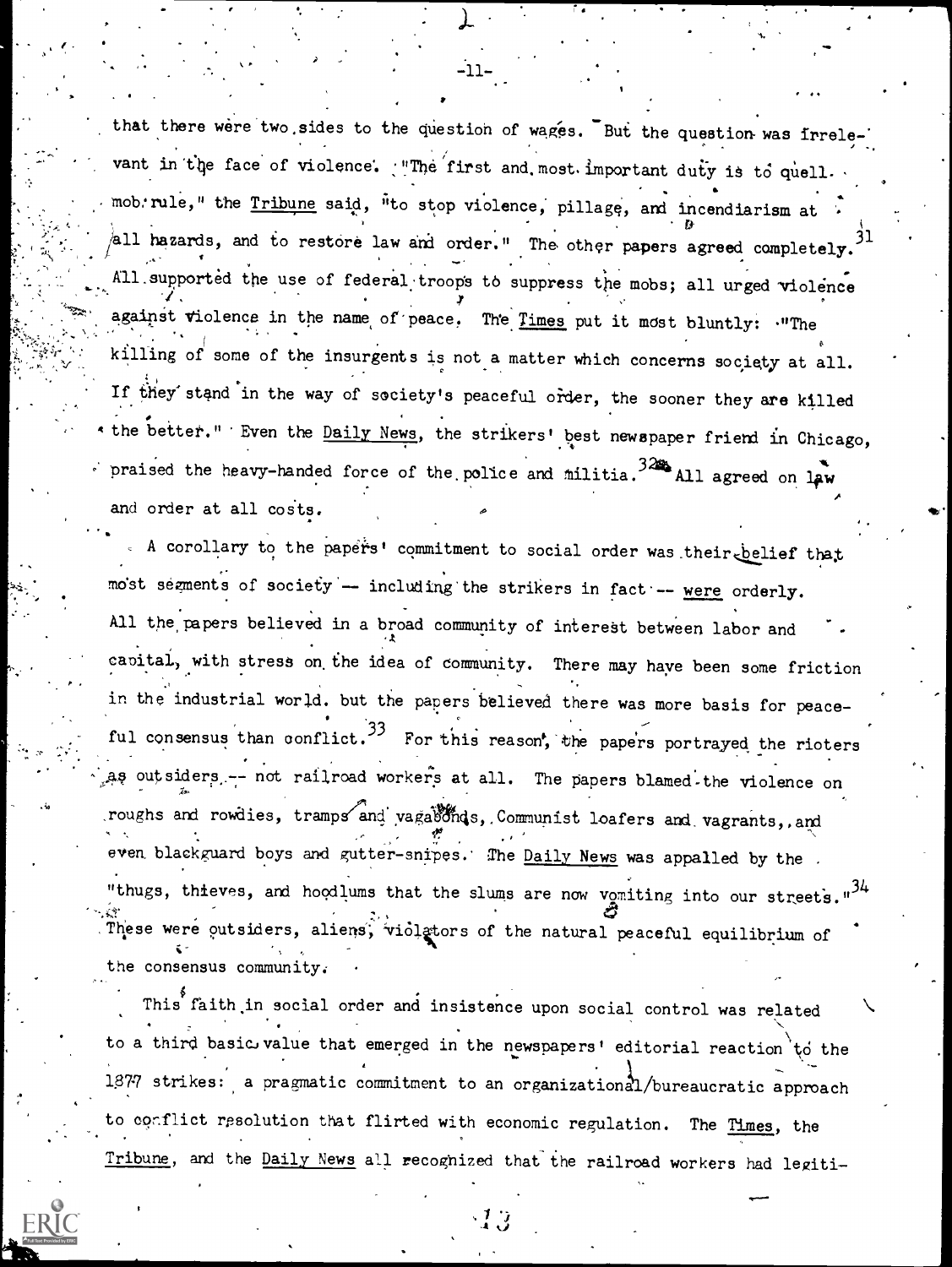mate grievances against some of the railroad companies. All three papers es-. pecially despised Jay Gould, a railroad tycoon whom they all denounced for  $\mathcal V$ grossly inept, even wicked management practices. All judged the railroads as guilty of bringing on the strike as the'railroad workers. They tended to view the strike as an unfortunate and unnecessary result of bad management -by both corporations and union leadership. They hoped that the turmoil of the strike would have the good result of improving the bureaucratic organization of . the industry, to the advantage of both eaplital and labor  $-$  and the public.<sup>35</sup>  $\cdot$ 

 $-12-$ 

 $\bullet$   $\bullet$   $\bullet$ 

Though the Times was hazy on how it expected the good to result, both the Daily News and the Tribune saw the need for some government intervention. urging the strikers to give up the effort, the Daily News assured them that  $\sim$ their "demonstration has taught the country a lesson it cannot forget. Relief may not come at office, but it will come. The most important study of American statesmen for the next five years will be the proper adjustment of the relations between capital and labor." The.Tribune urged again and again that the proper adjustment should be a national system of arbitration. Both papers believed in negotiation and discussion; they believed in the power of facts and information in the rational settlement of conflict. The Tribune also advocated pensions and disability programs funded jointly by employees and employers. Such bureaucratic arrangements would stabilize the industry and would be good for capital, labor, and the public at large.  $36$  $36 -$ These papers did not advocate legal regulation of wages or direct government interference in the wage process, Rather they sought recognition in the community for the rights of labor to fair compensation and participation in the industry. They believed in the natural community of capital and labor ard, they sought to strengthen that community through organizational means  $-$  assisted, modestly, by government.

The Chicago Times, Chicago Tribune, and Chicago Daily News were all still in 'business and still circulation leaders in their city in 1886, another critical

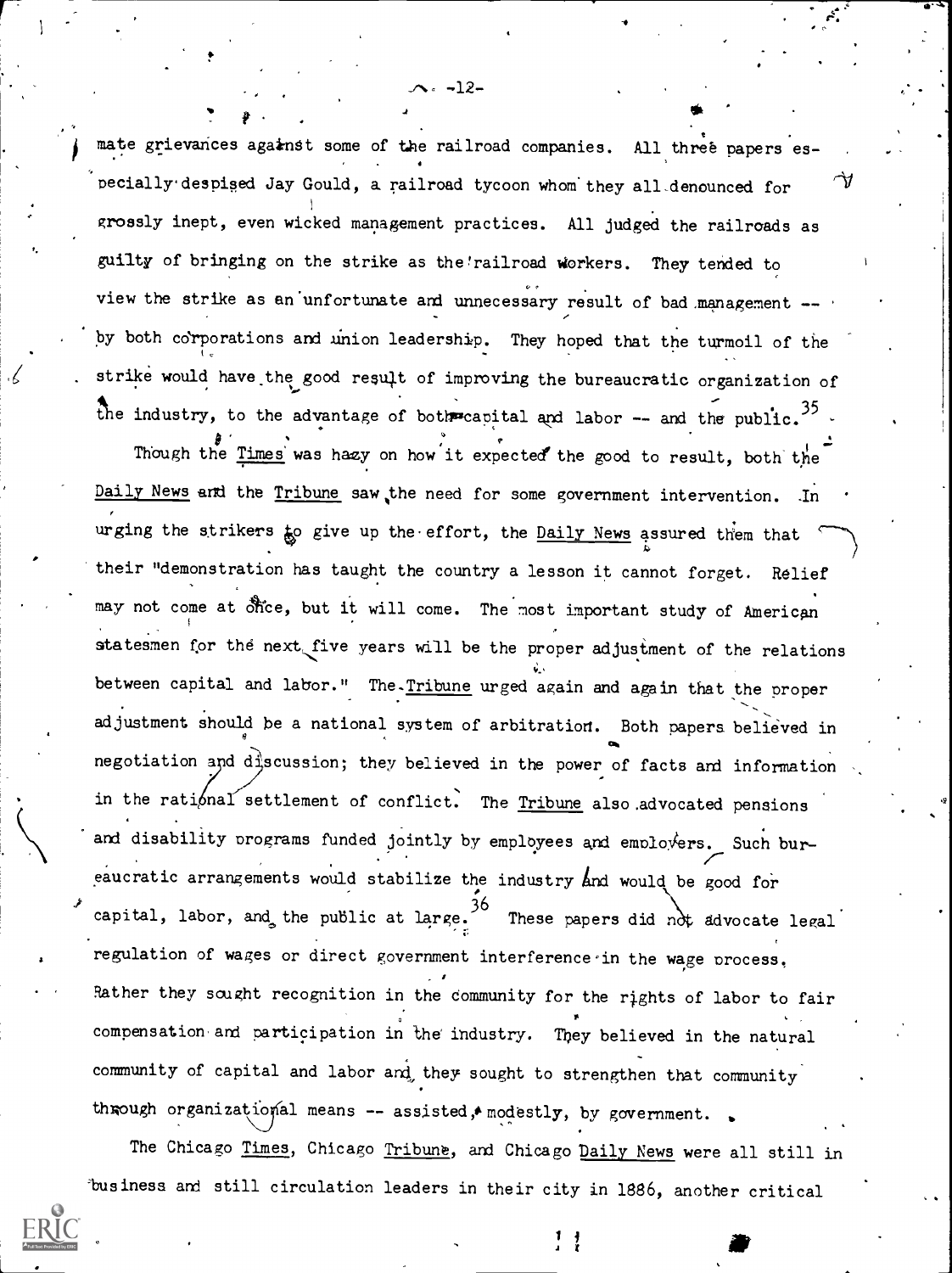year in labor and business history in imperica. The so-called "labor problem" had continued to perplex the nation during the decade after 1877, and mid-1880s became, in the words of one classic labor history, "the Great Upheaval." $37$  A  $\theta$  and  $\theta$ series of strikes and boycotts and large -scale union organizing efforts in the 1884-86 period came together in'the movement for an eight-hour work day, <sup>a</sup> movement which in turn culminated in nationwide work stoppages on May-1, 1886. In Chicago, the eight-hour movement became mixed up with other issues, including socialist and anarchist political agitation. For Chicagoans and for much of the rest of the country, the eight-hour movement was lost in the smoke of the Hay- $\cdots$ market bomb, which exploded, with far-reaching repercussions, the night of May 4, 1886. 38 .

The Times, the Tribune, and the Daily News interpreted the eight-hour movement and the Haymarket affair much the same as they had the 1877 railroad strikes. As in 1877, the Times was the most thoroughly laissez-faire in orientation and the most stridently anti-labor in disposition. Though Wilbur Storey had died  $\mathcal{F}$ in 1884, and the paper had begun to decline in popularity, it still maintained the set of the set of the set o Storey's allegiance to individualism and to the rights of private property. During the eight-hour-day strikes the paper denounced the eight-hour idea and damned all labor organizations, especially the Knights of Labor, led by the "despotic" Terrence Powderly.<sup>39</sup> The <u>Tribune</u> was as ant i-strike as the Times, ' z but it was not stridently anti-union. The <u>Tribune</u> on several occasions during the heat of crisis in April and May, 1886, praised the wisdom and moderation of a Pawderly. Though generally opposed on economic principle to the eight-hour idea, the Tribune was not hostile to it in practice if it could be worked out through conciliatory means. The paper certainly admitted the right of the Knights to work toward that  $\text{goal.}^{40}$  Once again, as in 1877, the Daily News was most sympathetic to labor's cause. Though it too opposed coercive strikes and, secondary boycotts, the Daily News gave favorable coverage to the eight-hour

 $\int_{0}^{\infty}$ 

11

 $\ddot{\epsilon}$  +  $\ddot{\epsilon}$ 

 $-13-$ 

r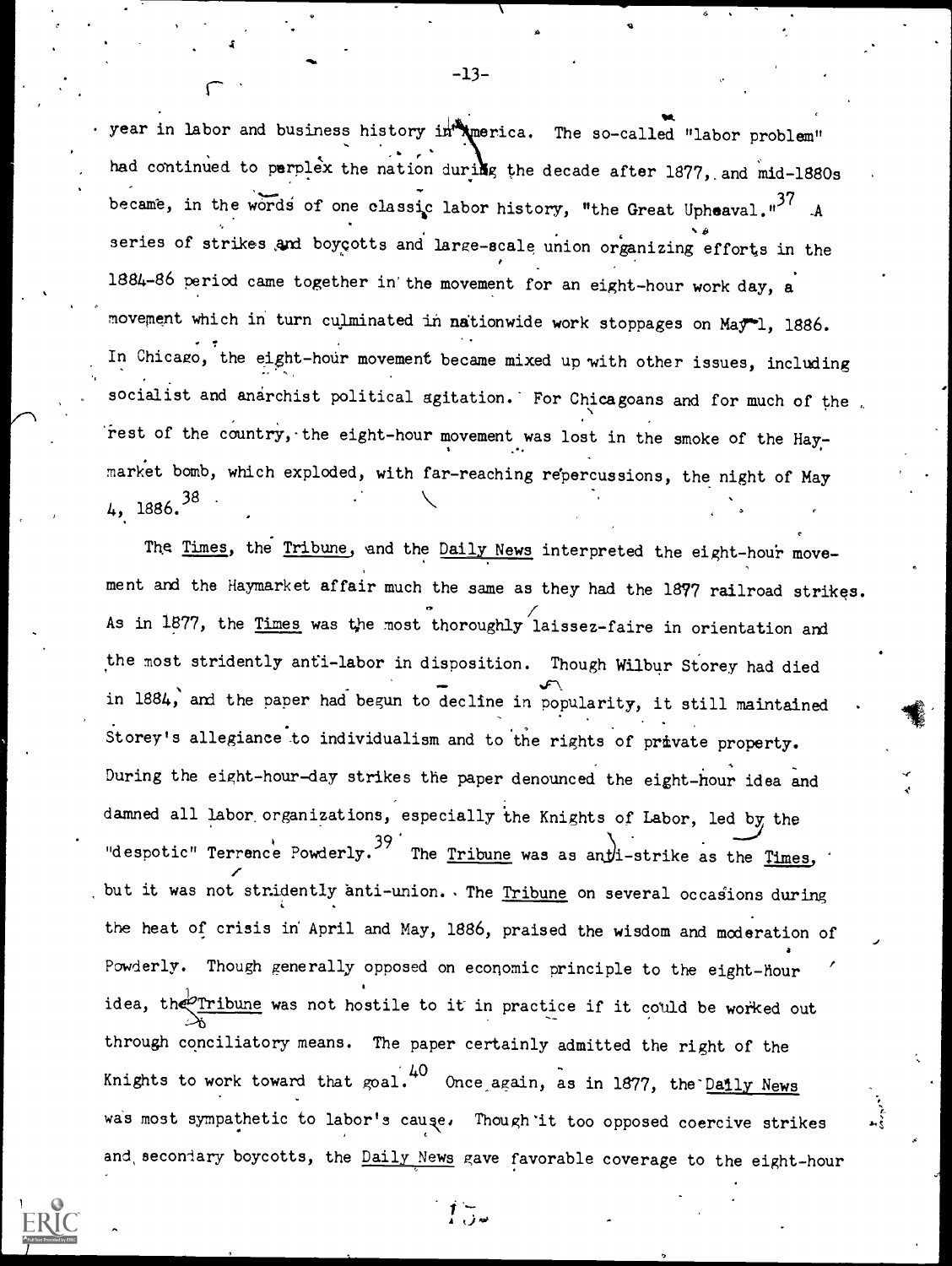movement, including the eight-hour strikes.<sup>41</sup>

In spite of fundamental ideological and emotional disagreements over the "labor question," the three newspapers again, as in 1877, shared some basic  $\sigma$  and  $\sigma$ values in their handling of the crisis of 1886. Once again, they all agreed that the labor-business confrontation was a great public question of vital interest to the community at large. The Dail'y News declared that public openion would finally settle the question, once all the opposing facts and information were known and sussed. "Out of all these varying views will come,  $\mathcal{I}$  and  $\mathcal{I}$ in time, the fair, unprejudiced, controlling sentiment of general opinion which in the  $\sim$ will set its seal of approval on these perplexing questions. To that decision all interests must in the end yield."<sup>42</sup> All three papers professed concern about the impact of the eight-hour idea on the general business outlook and on the community of consumers. The Tribune; for example, argued that the ramifications of the eight-hour day would extend far beyond immediate employeremployee relations. If adopted in a single city, it could undermine the ability .  $\qquad \qquad$  $\mathcal{L}$  -formulation  $\mathcal{L}$ of the whole city to compete with other cities. If adopted generally, it could increase the cost of living for all consumers everywhere.<sup>43</sup> All interests in the dispute had great public duties that they must not ignore.

-14-

The newspapers' commitment to social peace and social order was perhaps even  $\sim$   $\sim$ more ardent in 1886 than it had been in 1877. After a mob smashed windows at the McCormick Reaper Works and especially after the bomb exploded near the Hay- $\ddot{\phantom{a}}$ market, all the newspapers called for retribution, swift and sure. The Haymarket bomb provoked the pavers to furious cries for law and order. "The community is menaced by a peril the magnitude of which it were folly to underestimite," the Times exclaimed.. The Tribune declared that the whole community must now rise up to stamp out the anarchist menace. Even the <u>Daily News</u>, which was sympathetic to the working class, denounced this apparent assault on public order. "Action -- prompt, vigorous, calm, and devoid of the element of ven-

 $\mathbf{1}$   $\mathbf{1}$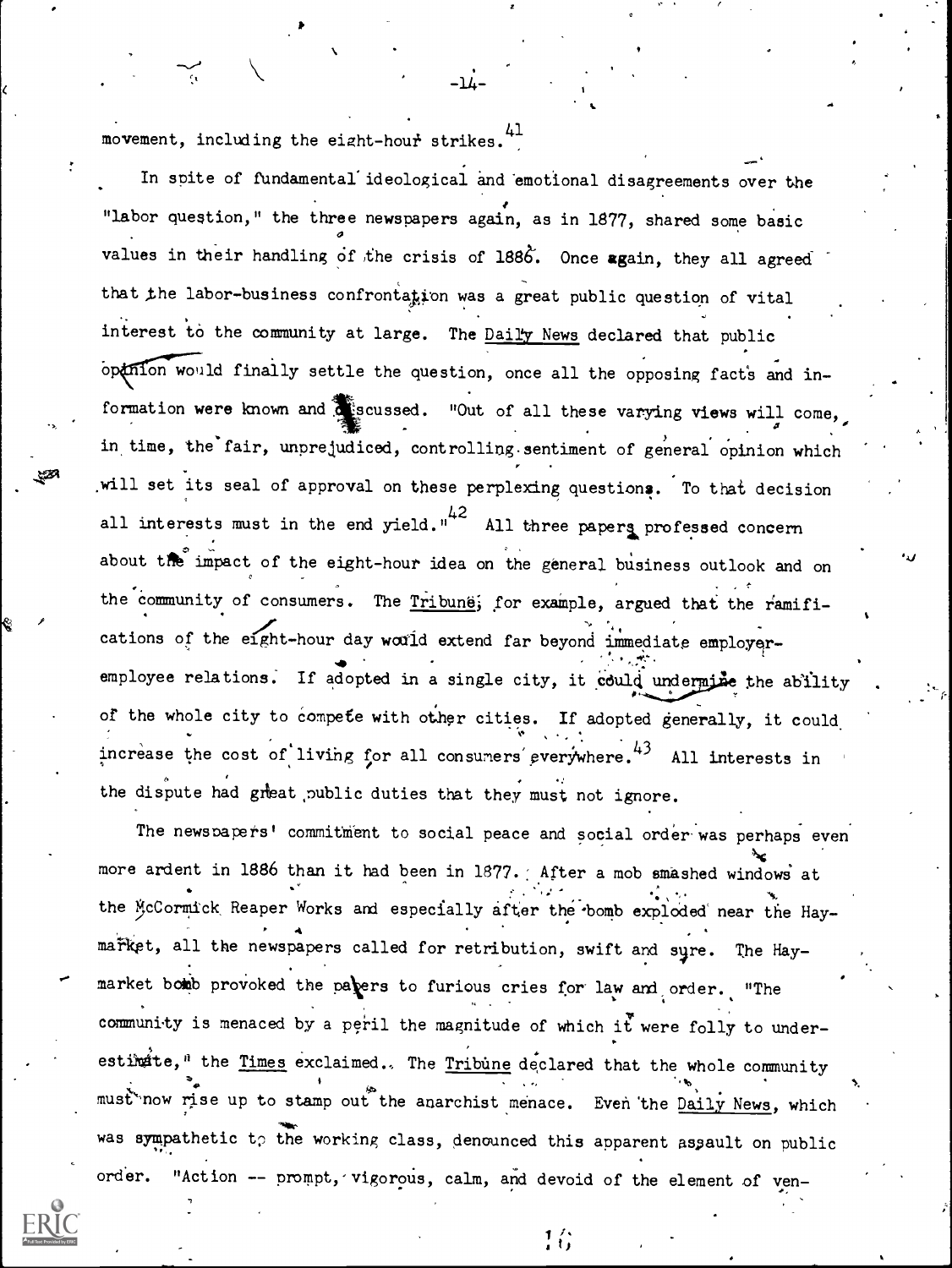geance -- must be instituted. It is not a struggle between wage-workers and cabitalists, but between law-abiding citizens and irreverent desecrators of the most sacred rights of citizenhood. That an assention of the power and dignity of the law will be made no one has reason to doubt."<sup>44</sup>

Again, as in 1877, the attack on the public peace was seen as coming from outside the legitimate community. For days after Haymarket, the newspapers produced streams of viciously anti-foreign editorials. All agreed that it was the Poles, the Bohemians, the Russians, and other un-Americanized eastern Europeans who caused the trouble, who cause all the trouble in large American cities. All agreed with the Tribune that "Chicago has become the rendezvous for the worst elements of the Socialistic, atheistic, alcoholic European classes."<sup>45</sup> In the newspapers' view of public order and community, disorder was artificial, imported from sick, dying civilizations. The natural social relations between capital and labor in America were complementary and cordial. As in 1877, the pacers reasserted their belief in a class-less society, in which capital and labor recognized their community of interest. The dissidents once again were illegitimate, alien outsiders. 46

All three papers approved of increased Social force against industrial violence, including the use of police, militia, and court injunctions. The Times did not go much beyond this as a means to conflict resolution. It simply urged that the laws be enforced rigidly and impartially, and the natural peace and order of economic life would ye restored. 47 The Tribune and the Daily News, on the other hand, as in 1877 elaborated, sometimes vaguely and indirectly, an organizational approach to economic conflict resolution. Both newspapers urged that the eight-hour-day issue be worked out in the "spirit of mutual concession." They viewed the idea as experimental, and both argued for careful deliberation. But both also seemed to agree that the experiment could succeed if conducted on the basis of facts, of hard information, discussion, debate, negotiation, and

 $-15-$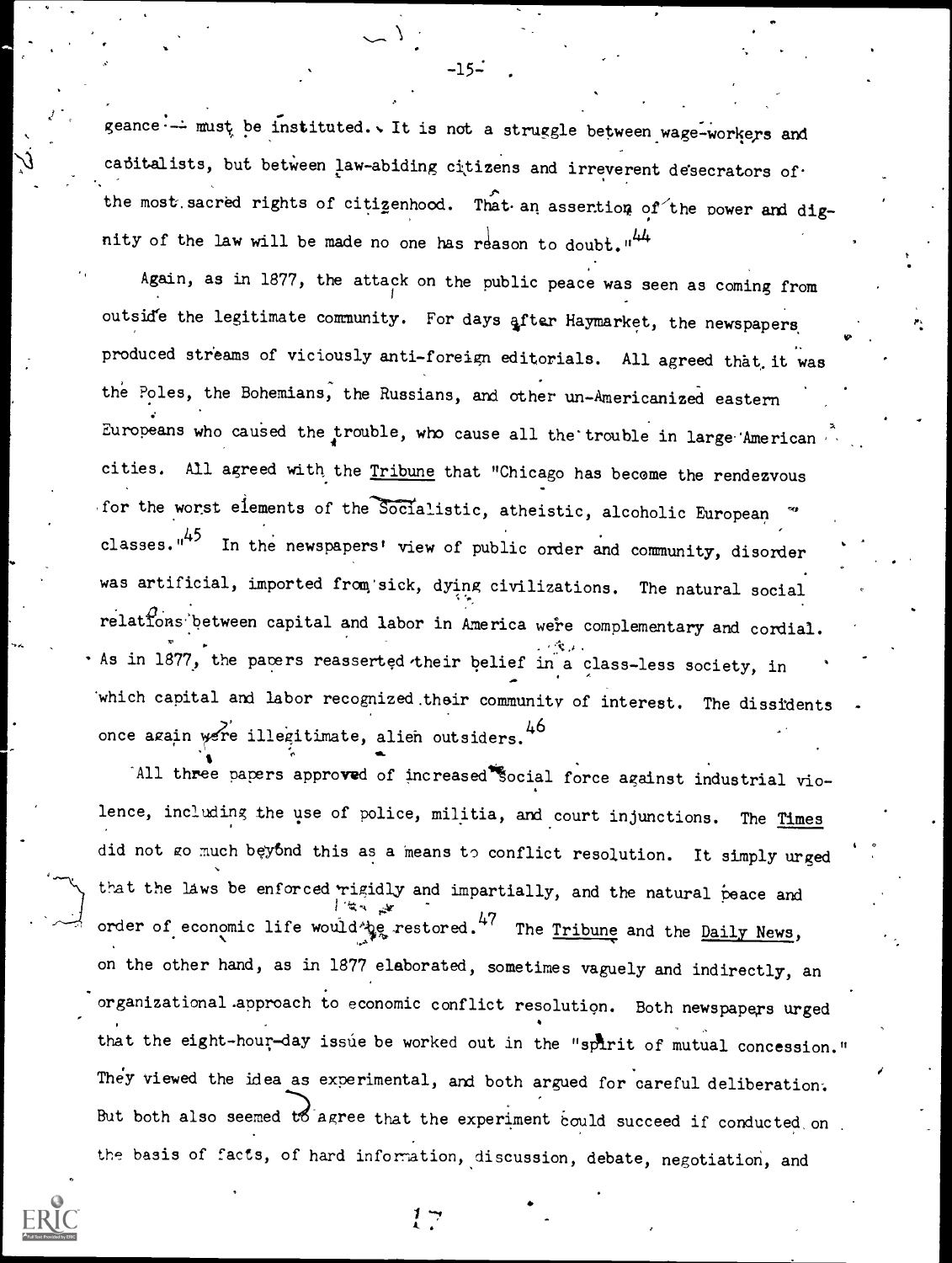$c$ ompromise.<sup>48</sup> Both supported labor unionism, if the unions eschewed strikes and violence in favor of arbitration. The idea of arbitration still seemed an especially attractive method for settling industrial disputes. "7 If indeed there were no fundamental conflict between capital and labor, as these newspapers believed, arbitration would benefit everyone and hurt no one -- including the general public.

Lqss than a decade after the Haymarket affair, Chicago found itself, the storm center of another major nationwide railroad strike -- the so-called Pullman strike. The Pullman strike, in its full-blown form in early July, 1894, was actually a secondary boycott against railroads that used sleeping cars manufactured by the Pullman Palace Car Company of suburban Chicago. The boycott was mounted in support of striking Pullman workers by the year-old American Railway Union (ARU) under the leadership of Eugene V. Debs. Once in effect, the boycott against Pullman cars quickly developed into a general, railroad strike, tying up traffic nationwide and leading to the usual clashes between nobs and police, striking and non-striking workers, and to the destruction of railroad property. Throughout the turmoil, George M. Pullman absolutely refused to deal with the ARU or to negotiate with Pullman, employees. The strike was broken by federal court injunctions and the intervention of federal troops.  $^{20}$  .

Most of the newspapers of Chicago opposed the general boycott, though they Were not particularly. sympathetic to the imperious and very stubborn George M. Pullman: 51 51 \_ \_ The <u>Tribune</u> and the <u>Daily News</u> interpreted this new crisis on the  $b$ asis of  $A$ miliar values -- values they had developed over two decades of major industrial strife. The Times, on the other hand, was an altogether different newspaper from what it had been during the earlier frays. With its flamboyant proprietor dead, the Times had fallen on hard times in the late 1880s. The popular Democratic politician Carter Harrison I rescued it in 1891 and turned it into a factional political organ to boost his campaign for mayor in 1893.

 $\mathbb{Q}$  and  $\mathbb{Z}$ 

I 3

-16-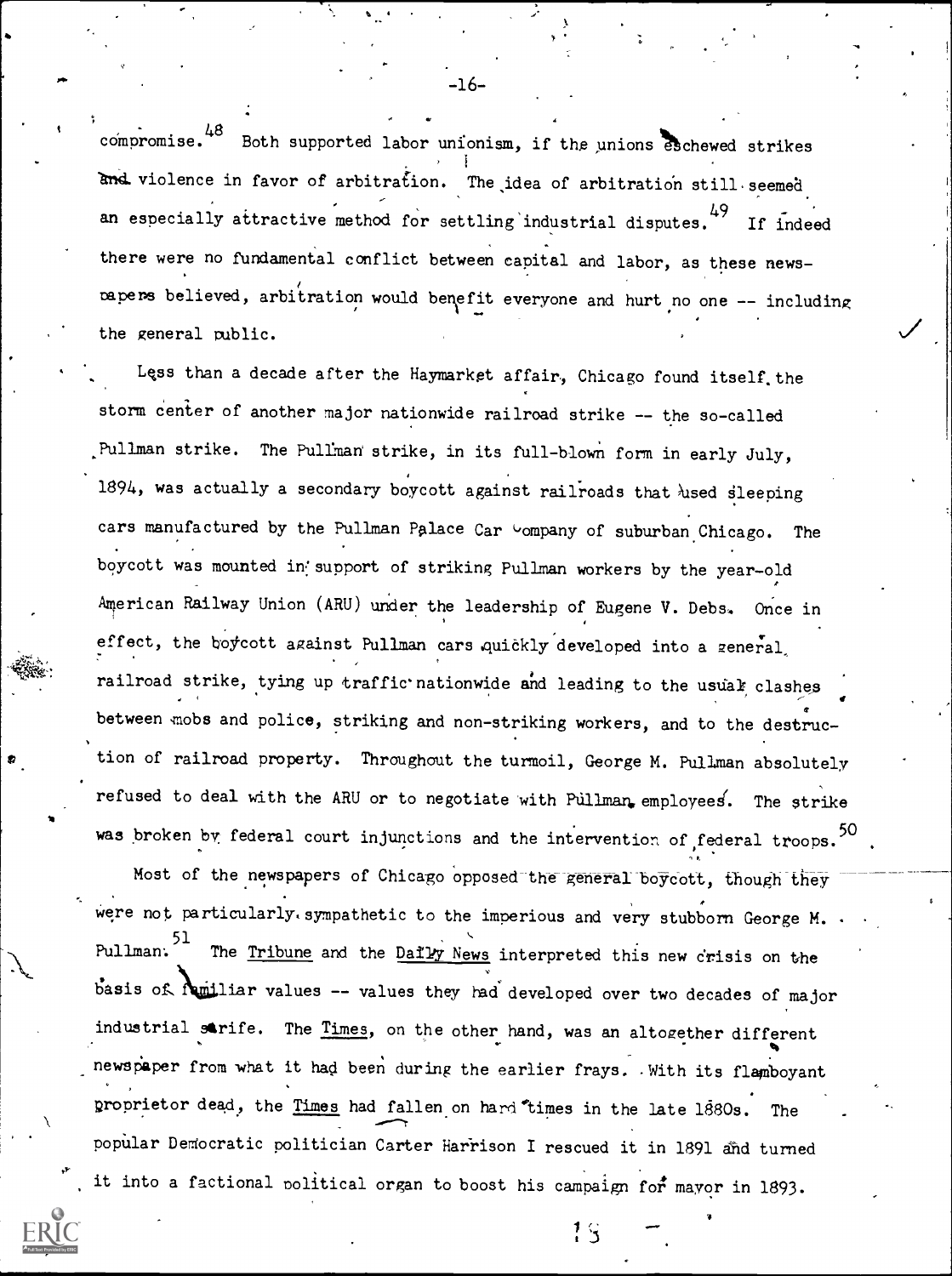Under the editorial direction of his son, Carter Harrison II, who later'served as mayor himself, the Times became an insurgent Democratic organ  $-$  the only paper in Chicago in the early 1890s to whole-heartedly support the Pullman strikers.<sup>52</sup>

to,

As in the earlier crises, the Tribune, the Daily News, and the Times in 1894 held different views of the "labor question" and sharply different sympathies. With the Times now practically converted to populism, the Tribune of the three remained the most attuned to the philosophy of laissez-faire. The Tribune still warmly opposed strikes of any sort, and it reacted to the secondary boycott tactic of the ARU with vigor and outrage. Fter July 1, almost every news story and editorial referred to Debs as "Dictator Debs." For the Tribune, Debs became a villain second only to Governor John Peter-Altgeld, who had the year before pardoned the three surviving Haymarket anar-.chists. <sup>53</sup> The <u>Daily News</u> was not nostile to the Pullman strike itself, though it too criticized the secondary railroad boycott. The paper declared that public sympathy lay with the strikers, and it urged the unions to call off the unpopular boycott if they hoped to win the strike at the Pullman works.<sup>54</sup> The Times, now shorn of all traces of Storey-style conservatism, thoroughly supported both the original Pullman strike and the secondary boycott. Throughout the struggle, the Times was the chief newspaper nemesis of Pullman and the railroad corporations and the chief enthusiast of the striking unions and the leadership of Eugene V. Debs.<sup>55</sup>

Despite these philosophical differences, all three' newspapers displayed once again basic shared values. As in 1877 and 1886, the papers in 1894 agreed that the Pullman strike/boycott.was a great public issue in which the general public had a fundamental interest. This was a central editorial theme of all three. Every citizen of the United States was vitally concerned with the strike, the Tribune insisted, because the railroads were great public highways. "The

1 }

 $-17-$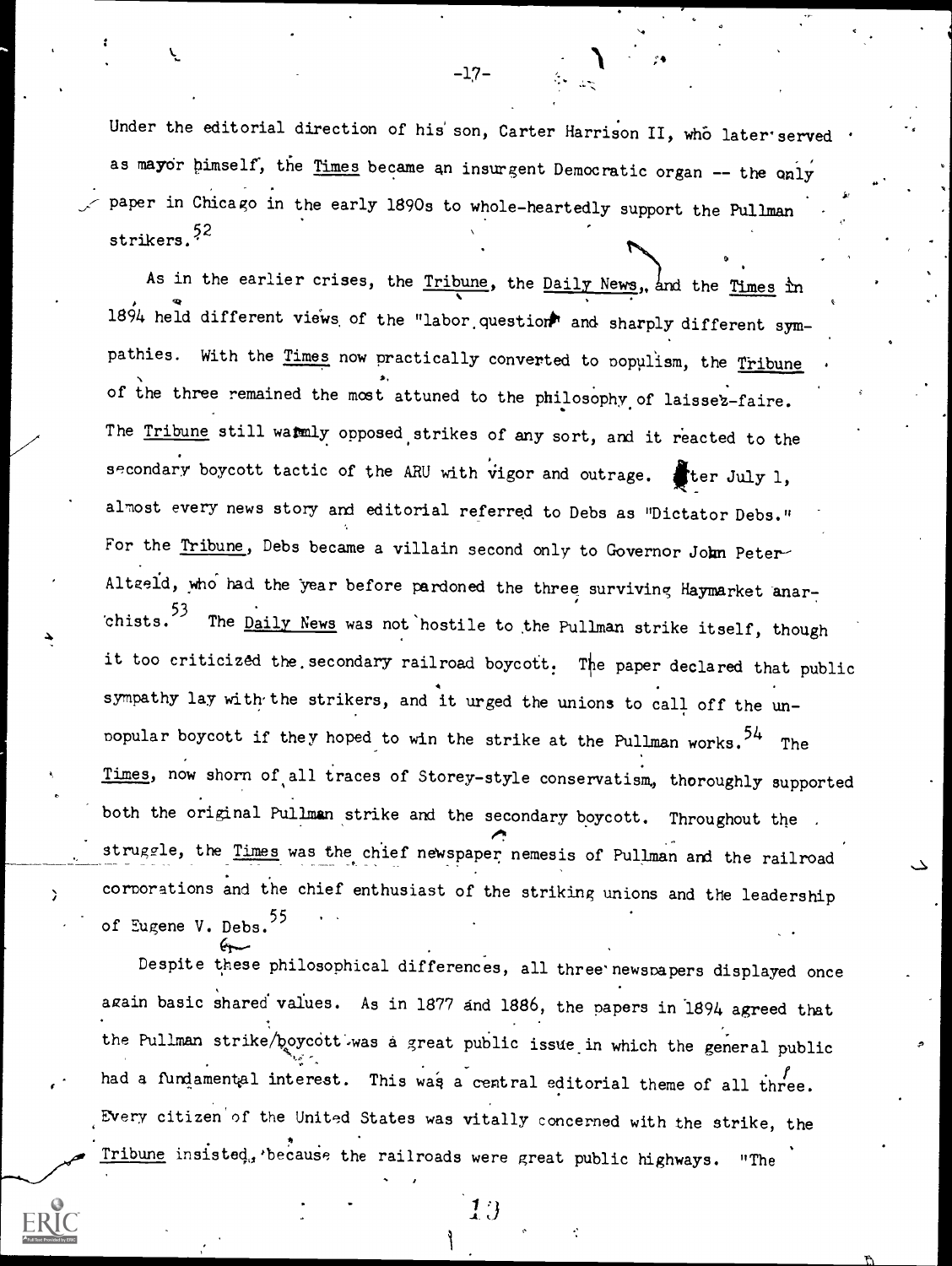interests of the country are paramount to those involved in any merely personal dispute between the transportation companies and their employees."<sup>26</sup> Both the Daily News and the Times agreed with the Tribune on the deeply public nature of the strike, and they, like the Tribune, defined the public's interest as a consumers' right. The Tribune denounced the boycott because it unfairly deprived the public of vital services, stopping the movement of vital consumer products. Though sympathetic to the original Pullman strikers, the Daily News , opposed the boycott on the same grounds as the Tribune did, but for a different reason, arguing that it would cost the strikers the crucial support of public opinion. The Times also affirmed the overriding public interest in the conflict and acknowledged the inconvenience caused by the boycott, but argued that the public must be persuaded that the railroads, not the strikers, were to blame. $\frac{57}{2}$ 

The firm commitment to commercial order, social peace, and social control also ran through the newspapers in 1894.  $\prime$  Not surprisingly, the Tribune' immediately demanded the suppression of the strikers the moment violence broke out. In the Tribune's view, all strikes were violent by nature, and this one was no exception. The paper applauded the federal courts for issuing injunctions against the strikers, denounced Governor Alterill for waffling, and congratulated President Cleveland for sending in federal troops. All laws must be rigidly enforced, the paper proclaimed, all mobs suppressed by force.<sup>58</sup> The Daily News also cried "Disperse the Crowds" and supported the federal government's show of force. "The workingman's best ally is the law," the paper said. "Good sense, that teache's him to see his surest path to a better state is along peaceful lines, will prove his safest guide. And the law, if not adequate to all that may be desired of it, can be made better in a lawful way."<sup>29</sup> Even the Times, which desperately desired that the strike and boycott succeed, supported , almost all official efforts to enforce peace and order. In an editorial titled

%

,

 $-18 -$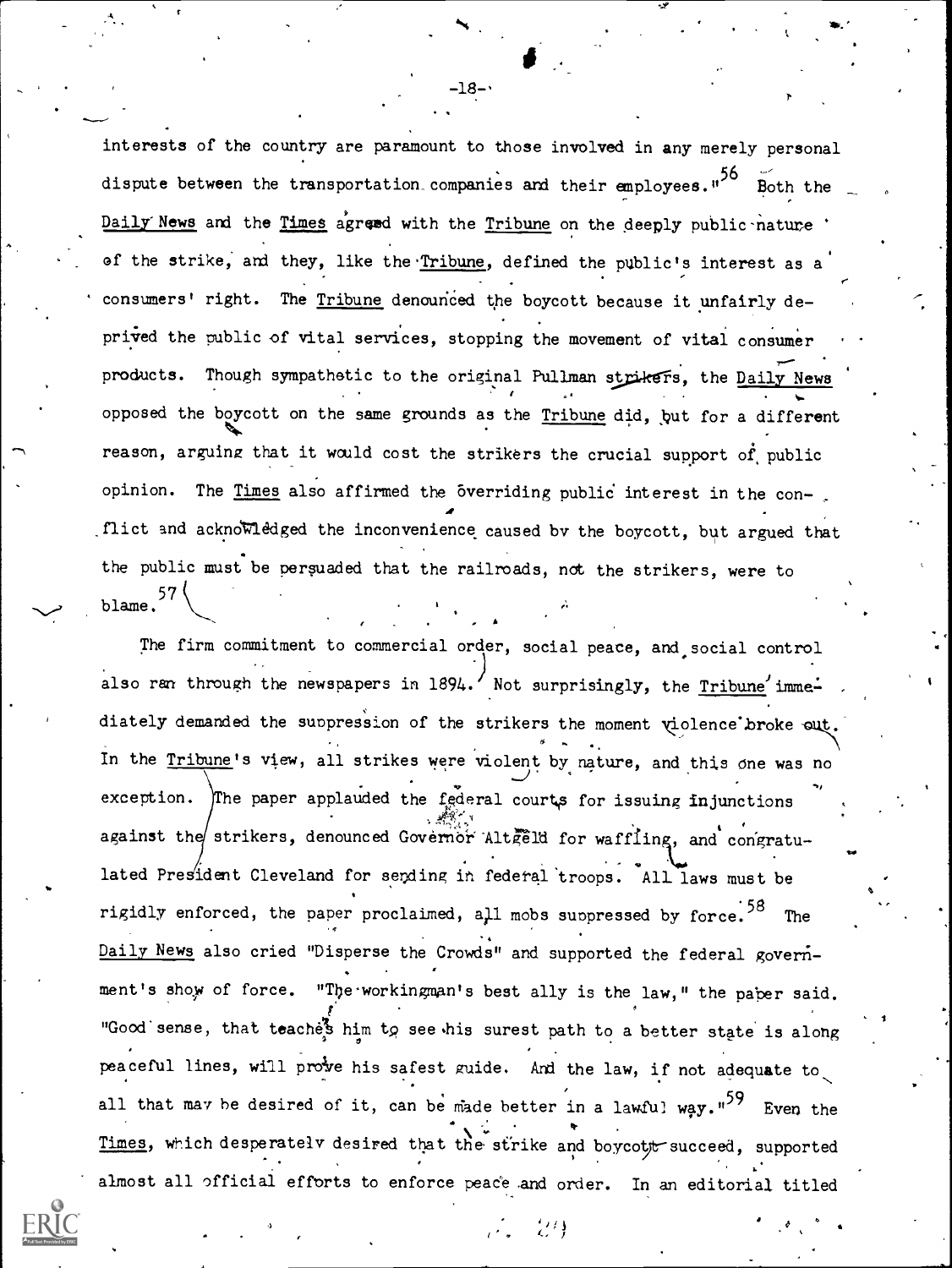"Suppress All Riots," the Times urged that  $\mu$ 11 discreters be ended promptly. with "powder and ball and cold steel if necessary." "Law and order shall be maintained even though that most dreadful of all responsibilities -- the taking of human life  $-$  be assumed by the forces of society." Though the Times opposed excessive police violence and argued that federal troops were unnecessary, the paper consistently supported law and order and even agreed that the court injunctions were fair and reasonable in light of the disorderly circumstances.

 $-19-$ 

As in the earlier eras, the papers again attributed the violence and disorder to outsiders. The Tribune made Debs the scapegoat. It was Debs and the anarchistic leaders of the ARU that were bringing the sober, hard-working wageearners of Chicago to ruin. The Daily News blamed "an excited minority" for the rioting -- mainly the usual array of un-Americanized immigrants. In an atmosphere somewhat subdued from the Haymarket days, the <u>Daily News'</u> suggested education rather than hanging as the proper remedy. The Rimes declared proudly "that no member of- the American Railway union took part in this lawless foray." The outbreaks instead were the work of "sinister influences."  $61 \text{ \texttextless}$ the natural state of industrial relations was peace; violent conflict was a foreign intruder into the community.

In 1894, all three paper had fully committed themselves to organizational schemes for the resolution of business-labor conflict. Despite their opposing mympathies in the strike all three urged negotiation and mutual compromise. George Pullman, an ever-faithful son of laissez-faire who refused to negotiate or compromise, was condemned by,all three papers, because he insisted on his own selfish private rights in a great public controversy. Pullman became a \* symbol of a dying age of private, laissez-faire labor relations. The Times branded Pullman an archaic "slave driver," who now had become a "conspirator against the peace and good order of the United States." The Tribune railed against his "absurd stubbornness" and derided him for ignoring the rights and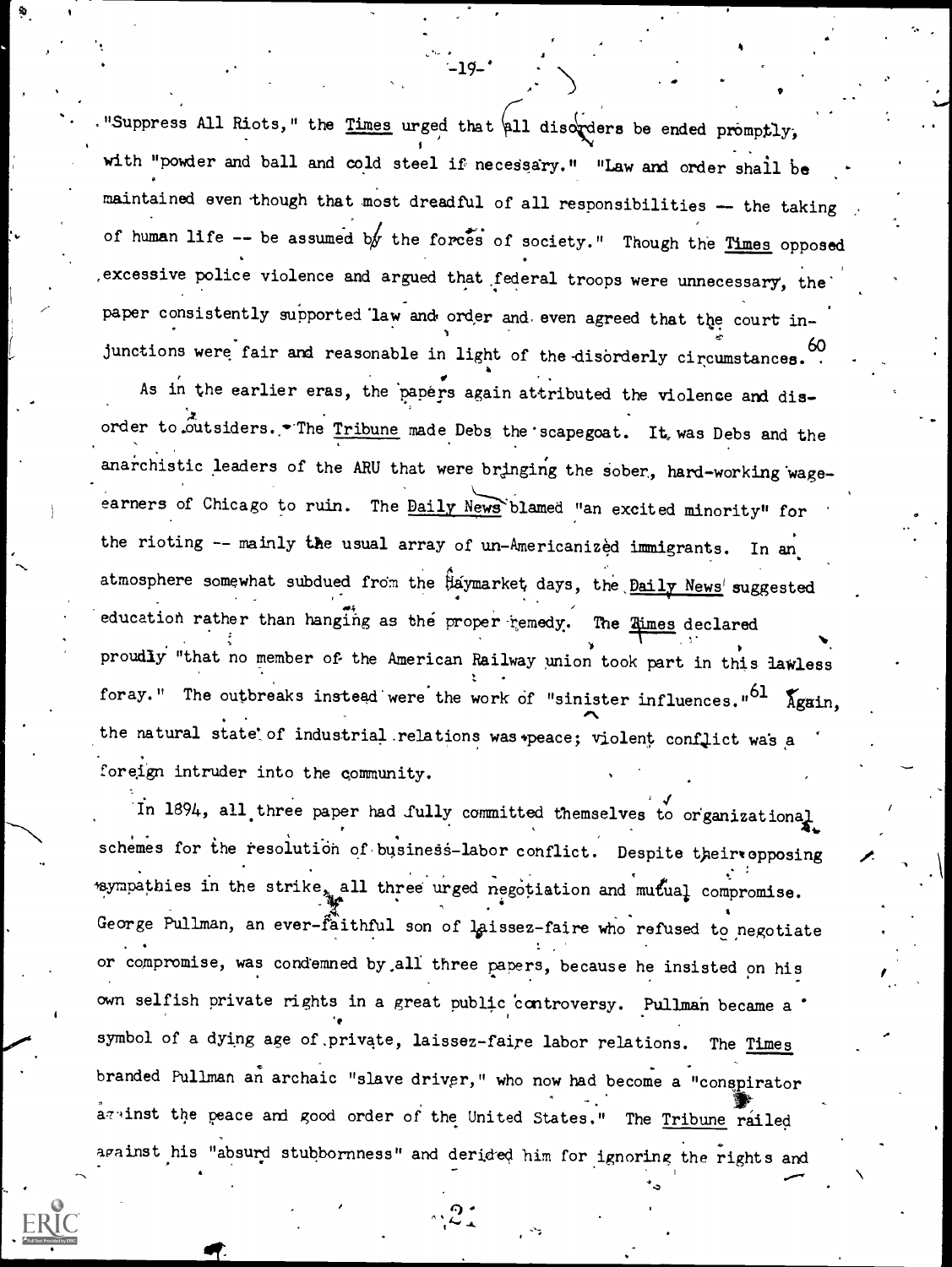opinions at the general mubile. The Daily News attacked him for snubbing a labor movement had made for the contrate in a "spirit of fairness." The Daily News prondince in luan a relic of a by-gone era, who "will not bend an inch from his attitude of stubborn self-sufficiency to avert a great public. calamity."<sup>62</sup>

"Arbitration" was the watchword for all three papers, though they disagreed on who they thought would gain from arbitration in this particular conflict. "This struggle is one for the principle of arbitration," the Times declared, and the Daily News and the Tribune agreed. When Pullman refused to arbitrate he lost the sympathy of the newspapers, and probably the public as well. The strikers' desire to arbitrate proved to the Daily News that "they are for law and "order and against anarchy and violence." The Tribune had favored arbitration for decades and pressed for the system again in the Pullman strike. 63 Despite their vastly different sympathies, even the Tribune and the Times in 1894 shared a basic understanding of industrial government. The Tribune advocated paternalistic company pehsions and disability programs that would give employees more of a stake in the good fortunes of their companies. The Times urged that companies be forced to give labor "a broader field for the exertion of oits power. Yet, different as these proposals are, both papers expected the results to be largely the same, for both papers believed in the common interests of labor and capital. And both expected the results to come through negotiation and compromise, through organization and bureaucracy.

Thus, it happened that in late-nineteenth-century Chicago, newapape with sharply opposing views on business-labor issues tended to exhibit similar fundamental business values -- a commitment to public interest consumerism, an .obsession with commercial order and pocial control, and a growing faith in organizational/burgaucratic modes of conflict resolution. Neither the general business culture's philosophy of laissez-faire at the macro-level (Great Forces)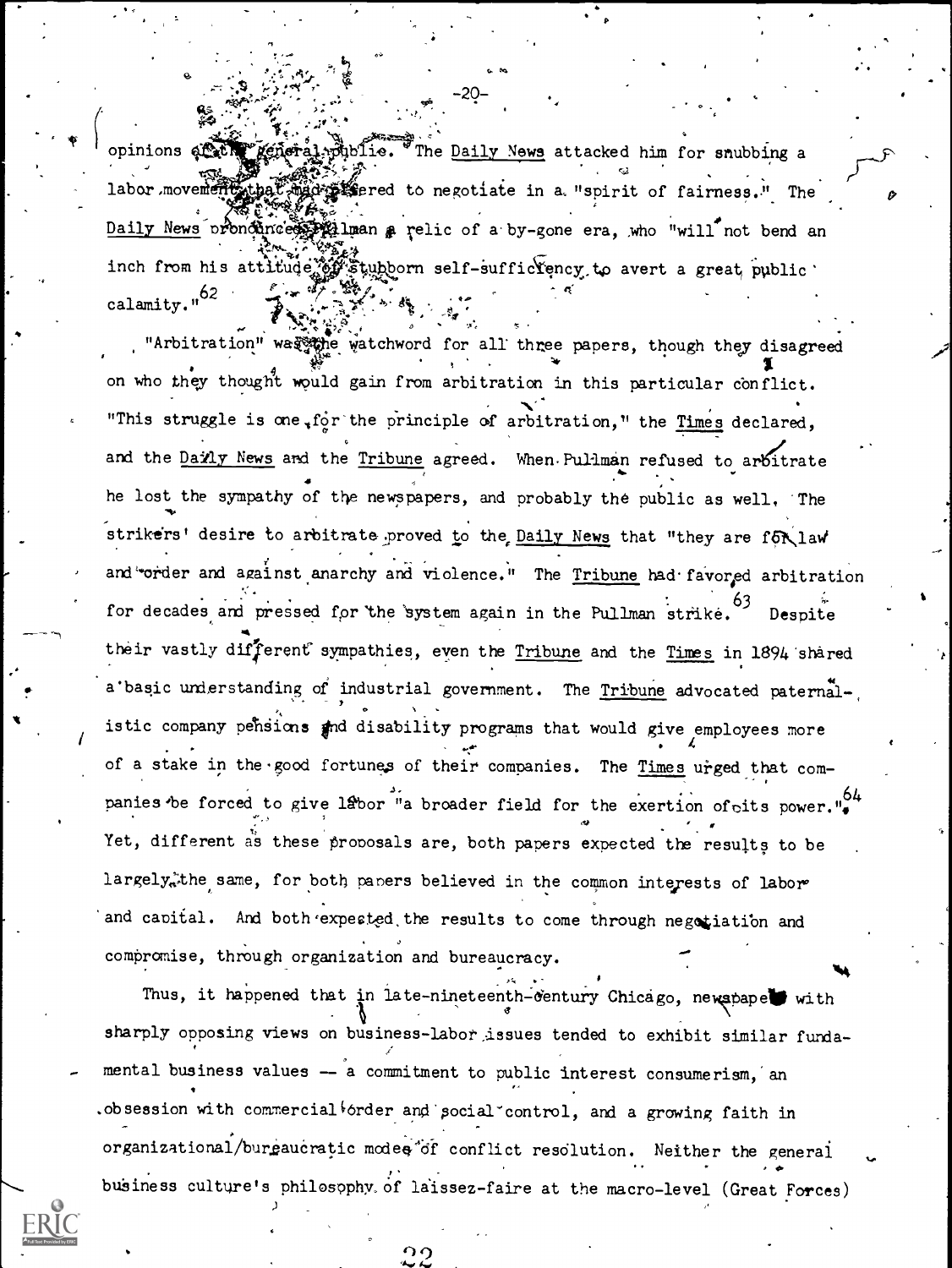nor the idiosyncracies of individual publishers and editors at the micro-level (Great Men) explains this tendency very well. The  $\frac{1}{2}$  peculiar nature of the newspaper business explains it better.

-21-

Is

III

The newspapers' commitment to public interest consumerism in business matters seems to be an obivious reflection of the papers's own throughly public nature. Though editors such as Wilbur Storey and Joseph Medill were de-,1 voted to the system of private property, private enterprise, and privatism in general, their product and the function of their product were inherently public. The whole business of a newspaper is "publication"  $--$  making information, making issues, public. As urban newspapers began to expand, their definition of news and to expand their circulations to broader audiences in the mid-nineteenth . century, the realm of public life expanded for them as well. 65 <sub>m</sub> de de la 1910 de la 1910 de la 1910 de la 1910 de la 1910 de la 1910 de la 1910 de la 1910 de la 1910 de la 1910 de la 1910 de la 1910 de la 1910 de la 1910 de la 1910 de la 1910 de la 1910 de la 1910 de la 1910 de Through the' act of publication itself, newspapers asserted that a particular issue was no longer a private matter. There is, in fact, no private life for a newspaper. And this structural imperative of news came to dominate editorial values as well, and carried with it a subtle assault on the very private world of laissezfaire.

The modern commercial newspaper, as it evolved in the nineteenth century, was a consumer product designed for broad circulation across-class, occupational, Service and the service of the service and neighborhood boundaries. Even a self-proclaimed businessman's paper such as the Chicago Tribune served an gnormously diverse audience with diverse and often conflicting private interests. To sell the product, newspapers sought to understand and to broaden-shared public interests. Frequently, the citizens of the new giant metropolises of America shared more-as consumers of the outputs of both private business and public government than they did as producers or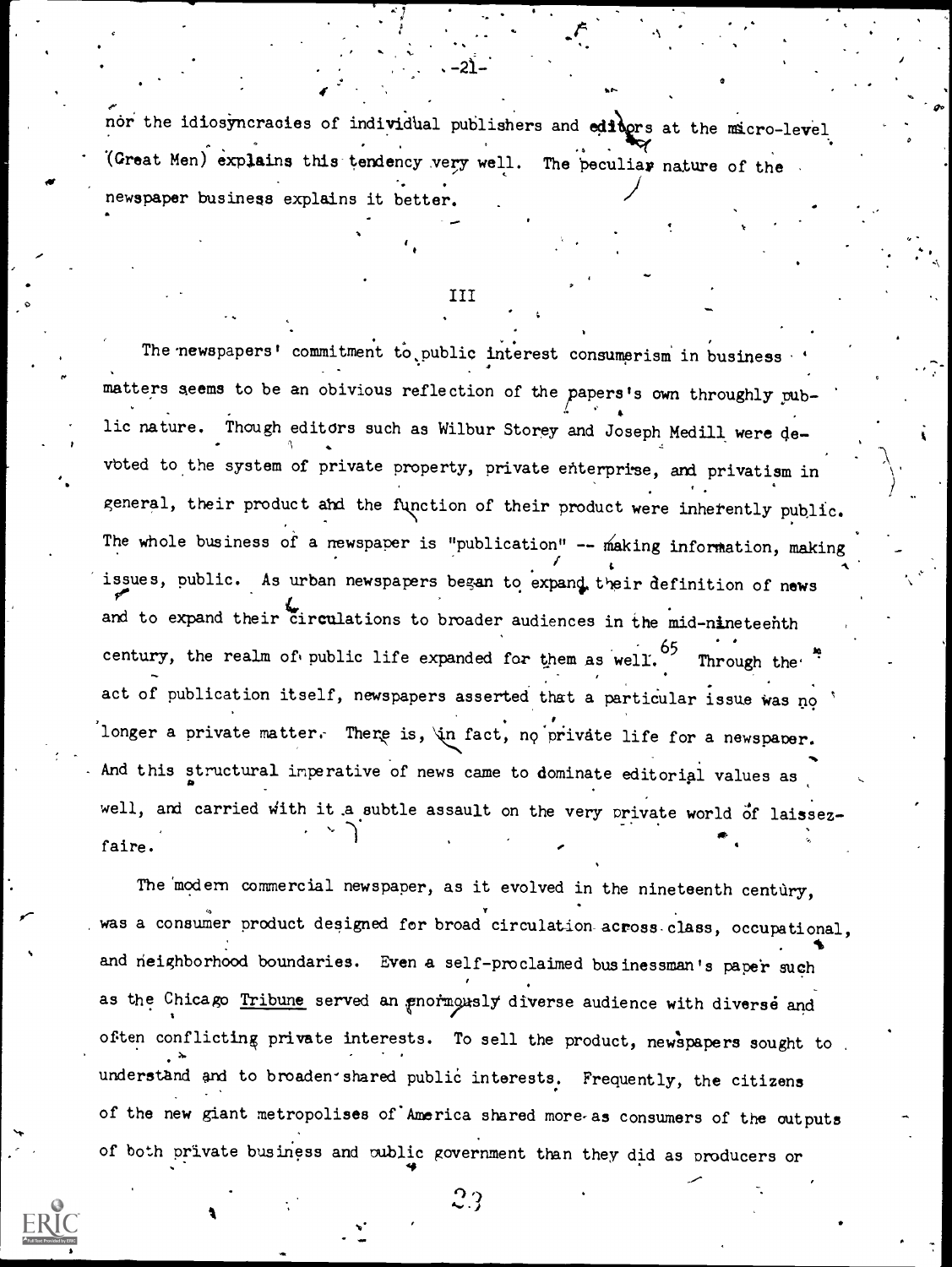wage-workers. <sup>00</sup> Thus, the consumer orientabion was a natural one for newspapers, giveh the nature of their-business and of their product.

-22-

As self-proclaimed custodians of the whole public's interest, newspapers not surprisingly abhorred conflict in the community. At one level, newspapers did choose sides in social conflict and on occasion secretly blessed the circulation-boosting side-effect of strikes, riots, and other upheavals. At a deeper level, however, conflict subverted the newspapers' social world, and they opposed it. One reason that the newspapers so stridently favored law and .. order was because they themselves were relatively small, local businesses, members in good standing of the local business community, and vulnerable to business slumps. Their revenues depended upon local business conditions, particularly the economic health of local retail merchants, their advertisers.  $\bullet$  and  $\bullet$ As fundamentally local businesses, new spapers had a pragmatic interest in local order. They may have favored one side or the other in a controversy,  $b\mu t$  if the issues and interests were either abstract or non-local and the disorder was quite concrete and very local, newspapers tended  $t_{2}^{\infty}$  bow before the imperatives of business.

Advertising considerations, however, were not the only, or even the primary, 'contributor to the newspapers' commitment to social order and social control. In their efforts to do busingss with the whole public, or large segments of it, the newspapers were necessarily thrust ,into a mediator role. They were gradually becoming mass mediators, mass media. Because they sold their product broadly, they sought broad consensus. In fact, they believed that consensus was the natural order of affairs in a rational gommunity. Though they. often promoted political interest groups and factions, commercial newspapers almost always looked to the broader public. As communication media,, they believed in the effacacy of communication, and they had tremendous faith in the power and righteousness of "public opinion.", But to be "informed," public opinion must

 $\Omega$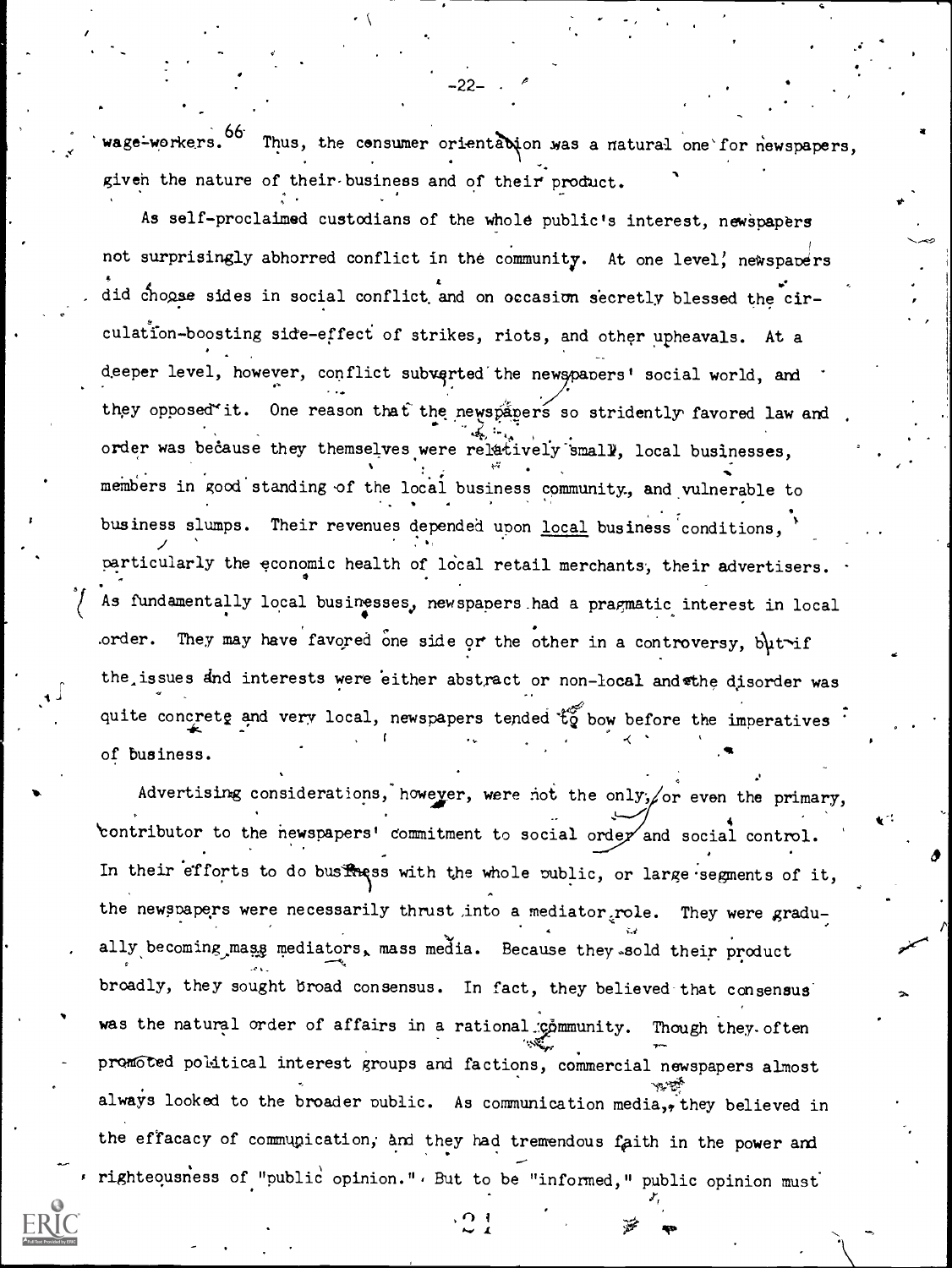be calm, rational, and deliberate -- and this kind of rational public deliberation was impossible in a state of social turmoil. Violent conflict was alien to the newspapers' visiton of communication, consensus, and community. If conflict was alien, it is not surprising that aliens were blamed for conflict. They stood  $\Theta$  and  $\Theta$ outside the rational.world of discourse, especially so if they could not even read English, the sine qua non of community membership for English-language . metropolitan newspapers.

-23-

Devoted to what they conceived 'to be the general public interest, committed at all costs to public peace and order, newspapers not unexpectedly held the resolution of conflict, by whatever means necessary; a fundamental goal. laissez-faire individualism on the one hand and organized labor strikes on the' other hand were ideologies of conflict, and they ultimately fell before this goal -- despite the nominal editorial sympathies of the newspapers. When order is valued above all else, it is always possible to see room for compromise and negotiation, and newspapers in the late nineteenth century usually did. They viewed the unwavering, public-defying pursuit of principle, whether by a Pullman. or a Debs, as reckless, socially irresponsible, and wrong. Newspapers in a sense urged the participants in controversy to follow what really was a newspaper, model of conflict resolution: organize a formal communication system for the exchange of  $A$ nformation, and compromise and consensus will follow.

Notwithstanding their widely varying 'editorial sympathies, Chicago newspapers by the 1890s were great proponents of arbitration in business-labor relations. Perhaps more than anything else, this faith in arbitration reflects the nature of the newspaper enterprise. To champion arbitration as something more than a stop-gap last resort, one has to believe that business-labor problems are not just pure power struggles, but are questions that tan be resolved fairly through the gathering, analysis, and application of information. This faith in 4: facts and information is the bedrock of journalism.\* It may be a fafse faith; it

n,

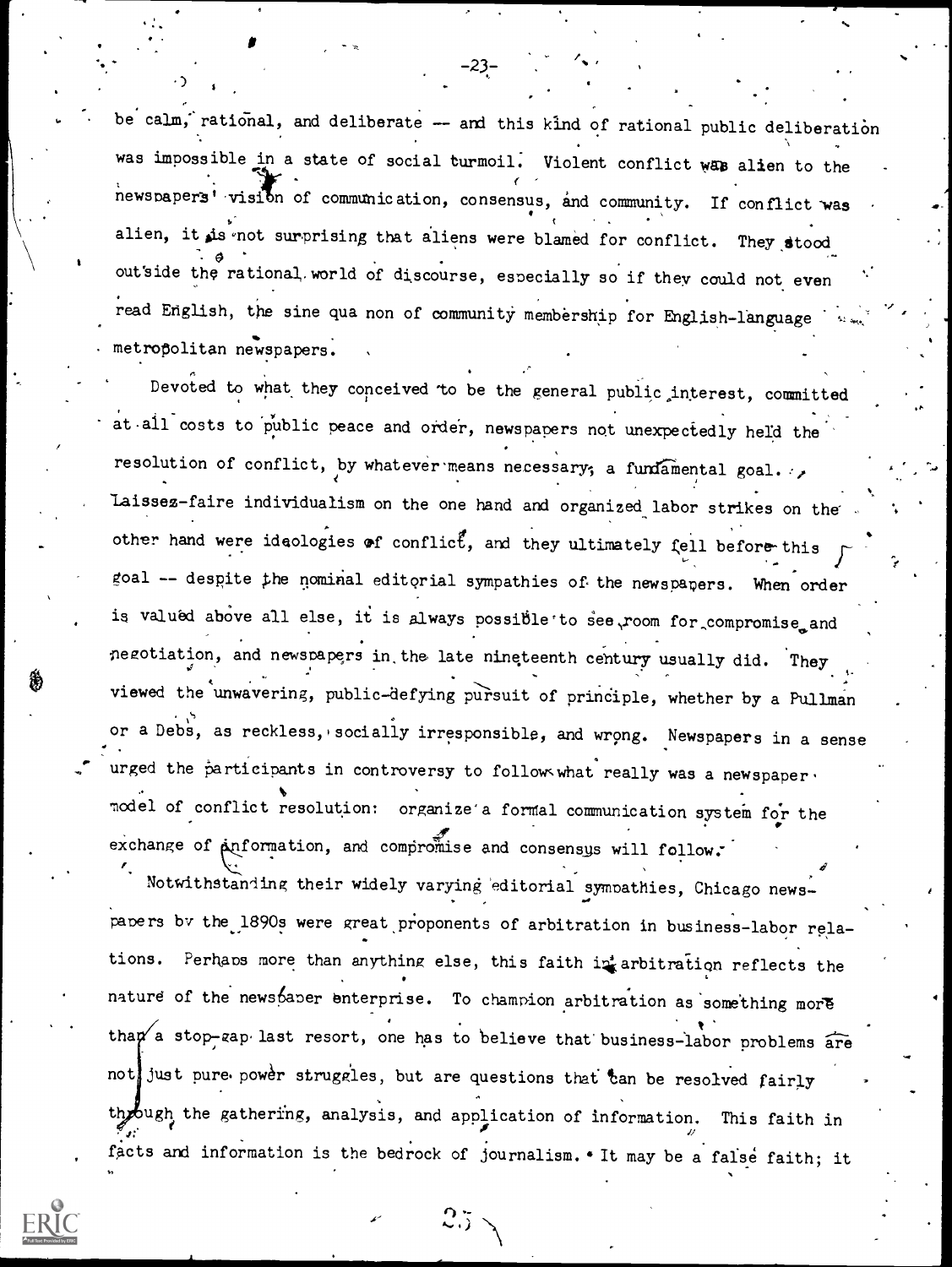probably is. But it can no more be divorced from journalism than faith in bomb and bullet can be taken from the military. It is the newspaper's raison d'etre. Newspapers, in fact, are themselves arbitrators in social relations -- or so thev conceived themselves. For these Chicago pagers, then, industrial arbitration was merely the continuation of newspaper work by other means.

For newspapers such as the Chicago Daily News, the government could be trusted to participate more fully in the creation of social order and social welfare. For other papers, such as the Chicago Tribune, the lingering tug of laissez-faire greatly slowed the movement toward endorsement of active government involvement in economic and Social relations. But by the 1890s, the convergence of the editorial policies of these two newspapers was already apparent. in business-labor relations and in other areas as well. By 1900, the Tribune had joined the Datily News in the promotion of government regulation of the public consequences of urban business, including the municipal ownership of mublic utilities. This convergence of policy was highly pragmatic, forced by the circumstances of modern urban life in the 1890s. But its roots lay deeper in the past. The underlying values that the newspapers shared by 1900 had grown up with the modern newspaper business itself in the latter decades of the nineteenth century.

. The implications of this version of newspaper business history extend beyond journalism history, for the values that these Chicago newspapers shared in. the nineteenth century became the values of progressive-era reform and remain the values of contemporary newspaper journalism.. Though the so-called progressive era of the late nineteenth and early twentieth centuries was a time much too variegated to characterize by a handful of social values, it is surely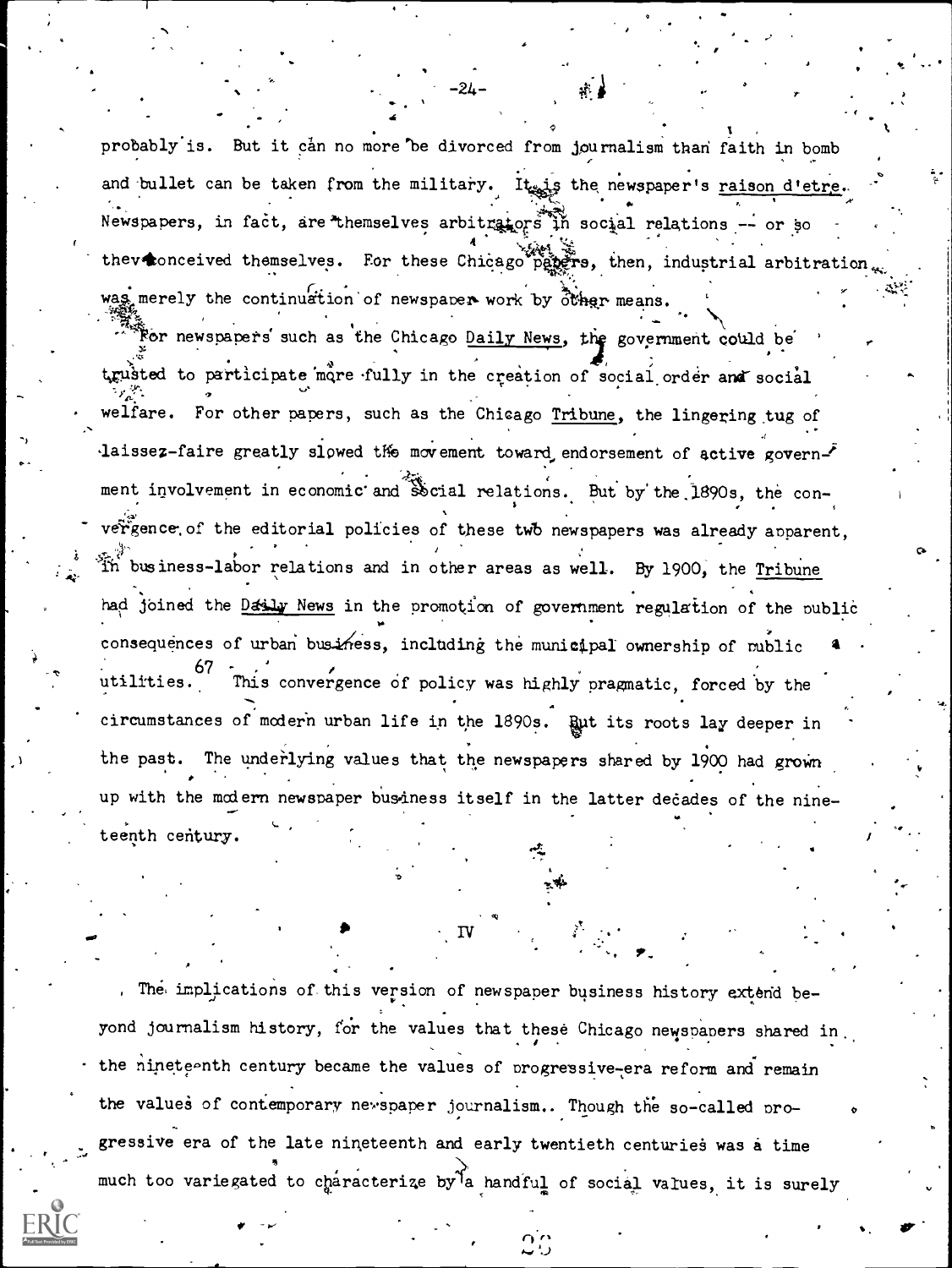Not overly reckless to suggest that the values of public interest consumerism. were central to the tenor of those times. Certainly, this was the case in commercial order and social control, and organizational conflict resolution  $\prime$  , where  $\prime$ business-labor relations, where the essence of progressivism was the gradual . working out of organizational and bureaucratic structures and, relationships for the peaceful resolution (or suppression) of conflict between organized labor and organized capital. But these values also ran through other aspect's of progressivism, as laissez-faire was gradually unraveled in America and replaced by the organizational/bureaucratic society and state. 68

725-

The modern newspaper is in some ways the residue of progressivism. The progressives had grand plans for the newspaper. They believed in facts and information. They believed that the problems of modern life were largely information problems, problems that could be solved through the scientific selection and application of facts. John Dewey, whose latter work is the apotheosis of **Adolf** Contract on the Contract of the Contract of the Contract of the Contract of the Contract of the Contract of the Contract of the Contract of the Contract of the Contract of the Contract of the Contract of the Contra progressive thought, saw newspapers and other agencies of mass communication as central to the salvation of modern society, as the glue that would hold the "Great Community" together.<sup>09</sup> Newspapers, especially small-city newspapers, still see themselves in this role. While other institutions promote special causes, the newspaper still speaks grandly for the public interest. While other groups engage in strategic misrepresentation, the newspaper still embraces the "facts." While factions, interest groups, sects, and PAC's snivel and struggle,  $\frac{d\mathcal{L}}{d\mathcal{L}}$  newspaper still seeks industrial harmony, social peace, and community consensus. While others agitate, the newspaper still arbitrates -- and feele good about it.

Of course, the progressive era was famous for its optimism. Today the Great Community seems a lost and indeed a vaguely sinister dream. Today newspapers . . seem to be a biased, self-centered, self-important interest group like any other. All that may be true -- except the phrase "like any other." Newspapers

4\* .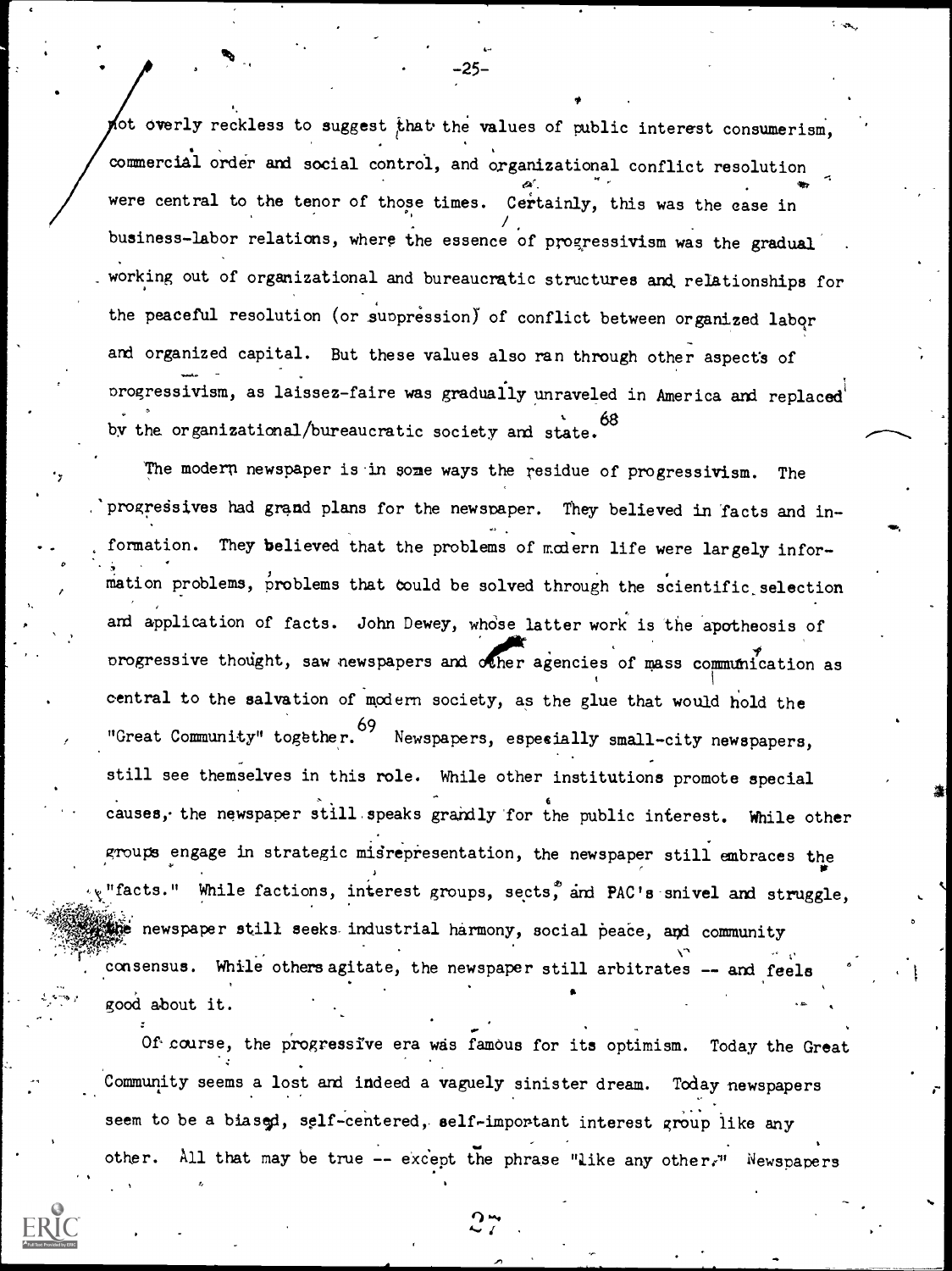are not like any other. They have their own special ways of thinking and doing  $\bullet$ business, their own peculiar values. These values are neither wholly determined by 'the general business cultufe,'nor are they a random accumulation of the personal values of editors and publishers. They grow, I have argued, out of the special nature-of the newspaper business itself.

# # #

 $23$ 

4

 $\mathcal{L} = \{ \mathcal{L} \}$ 

 $L_{\alpha}$  ,  $\alpha$  ,  $\beta$ -26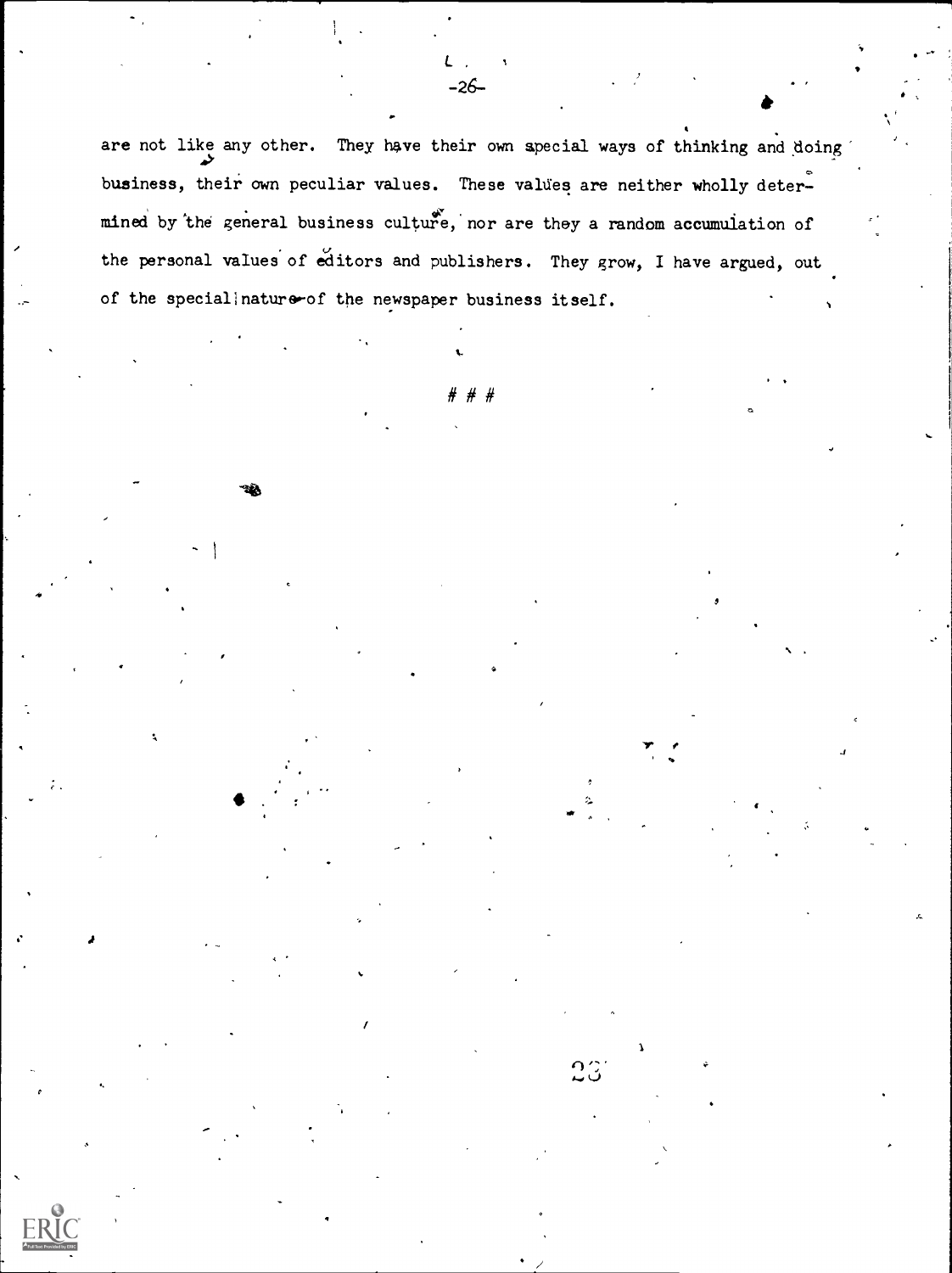NOTES

Edwin Emery and Michael Emery, The Press and America (4th ed.; Englewood \* Cliffs, N.J.: Prentice-Hall, 1978), chapter 16.

2 Quoted in William Appleman Williams, The Contours of American History (Chicago: Quadrangle Books, 1966), p. 225.

 $\blacksquare$ 

3Robert H. Wiebe, The Search for Order, 1877-1920 (New York: Hill and Wang, 1967), pp. 133-36. See also Sidney Fine, Laissez Faire and the General-Welfare State (Ann Arbor: University of Michigan Press, 1956).

William B. Scott, In Pursuit of Happiness: American Conceptions of rty from the Seventeenth to the Twentieth Century (Bloomington: Indiana Property from the Seventeenth to the Twentieth Century (Bloomington: University. Press, 1977).

5<br>Williams, Contours, pp. 326-30; Fine, Laissez-Faire, chapter 5. See also Morton Keller, Affairs of State: Public Life in Late Nineteenth Century America (Cambridge: Harvard<sup>3</sup>Uñiversity Press, 1977), chapters 9-11.

<sup>6</sup>Gerald G. Eggert, <u>Railroad Labor Disputes: The Beginnings of Federal</u> Strike Policy (Ann Arbor: University of Michigan Press, 1967). See also Sidney Lens, The Labor Wars (New York: Doubleday, 1973), chapter 1.

I discuss the philosophies of these papers in the 1870s in more detail in David Paul Nord, "The Public Community: Notes on the Origin of Mass Communication in Chicago" (unpublished paper, 1982). On,the Chicago business culture more generally, see John Pauly, "The City Builders; Chicago Businessmen and their Changing Ethos, 1871-1909" (unpublished Ph.D. dissertation, University of Illinois, 1979).

<sup>8</sup>The best account of Storey's sensational career is Justin E. Walsh, To Print the News and Raise Hell! A Biography of Wilbur F. Storey (Chapel Hill: University of North Carolina Press, 1968). On the railroad strikes of 1877, see Philip S. Foner, The Great Labor Uprising of 1877 (New York: Monad Press, 1977); and Robert V. Bruce, 1877: Year of Vicience (Indianapolis: Bobbs-Merrill, 1959).

<sup>9</sup> Franc B. Wilkie, Personal Reminiscences of Thirty-five Years of Journal $ism$  (Chicago: F.J. Schulte, 1891), p. 130.

 $10$ Chicago <u>Times</u>, Jan. 18, 1876, p. 4; Jan. 20, 1876, p. 4; Feb. 19, 1876, p. 4; March 7, 1876, p. 4; Aug. 2, 1877, p. 4.

 $-27 \Omega$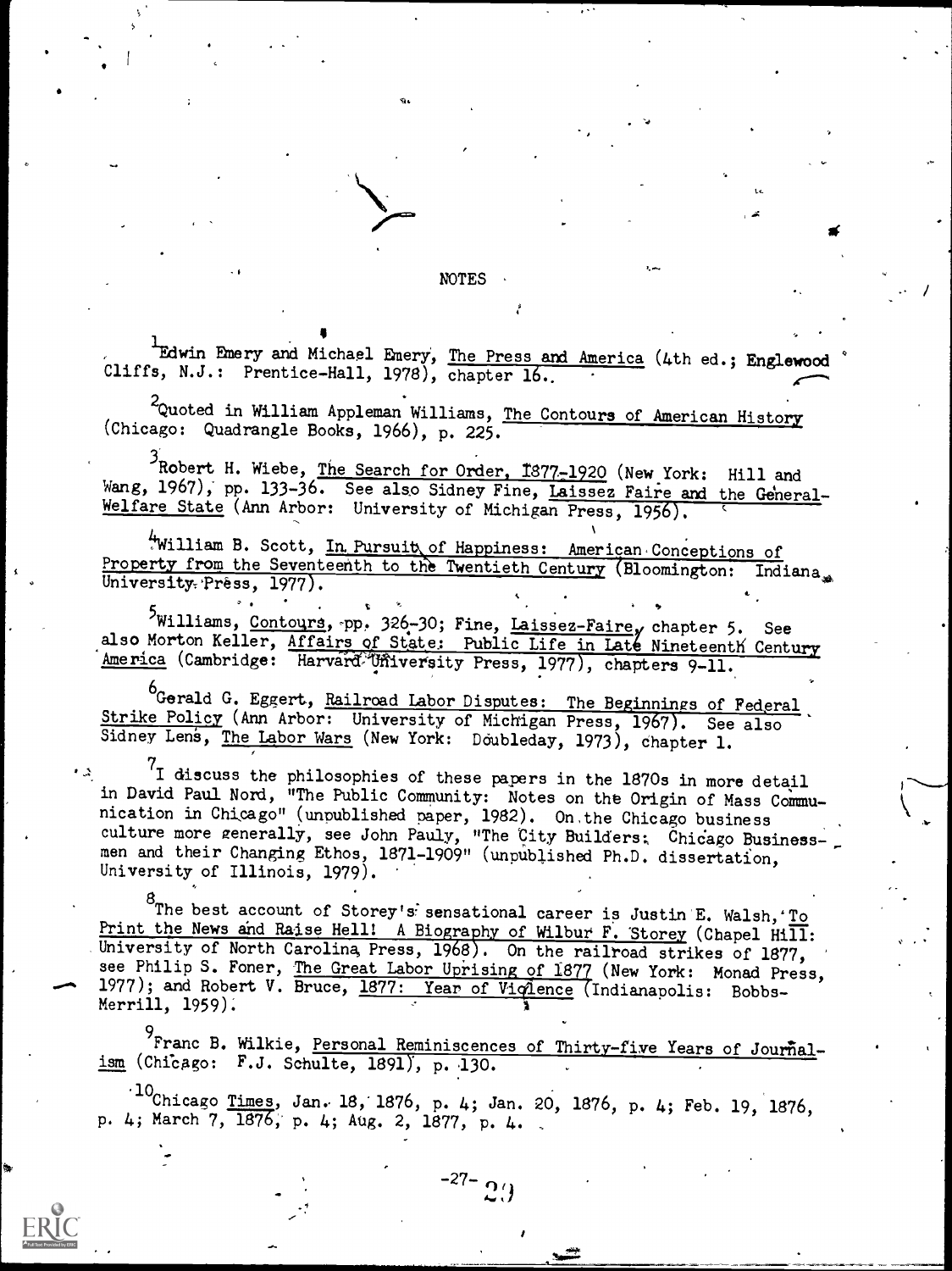$11$ The <u>Times</u> devoted most of a special Independence Day issue in 1877 to praising the railroads of America. See Times, July 4, 1877, pp. 1-7.

 $^{12}$ Ibid", July 22, 1977, p. 6. See also July 20, 1877, p. 4; Aug. 1, 1877,  $^{35}$ ID. 4.

13Ibid.; July 30, 1877, p. 4.

 $14$ <sub>Ibid.</sub>, July 25, 1877, p. 6; July 26, 1877, p. 6; July 27, 1877, p. 6; July 31, 1877, p. 4.

15Chicago Tribune, May 1, 1876, p. 7.

16The best accounts of Medill's career are Lloyd Wendt, Chicago Tribune: The Rise of a Great American Newspaper (Chicago: Rand McNally, 1979); and John Tebbel, An American Dynasty (Garden City, N.Y.: Doubleday, 1947). Wendt is almost entirely uncritical; Tebbel is almost endirely unsympathetic.

 $\frac{17}{11}$ Tribune, Jan. 24, 1876, p. 4; March 16, 1876, p. 4; May 20, 1876, p. 4; July  $7, 1876, p. 4.$ 

 $^{18}$ <u>Ibid</u>., July 20, 1877, p. 4. See also Feb. 4, 1876, p. 4; May 11, 1876, p. 4.

 $^{19}$ Ibid., July 25, 1877, p. 4; Aug. 2, 1877, p. 4..

 $^{20}$ Ibid., July 23, 1877, p. 4; July 24, 1877, p. 4;, July 26, 1877, p. 4; July 27, 1877, pt 4. The outrage of the Tribune and the Times was fairly typical of:other Chicago papers and papers around the nation in 1877. See, for example, Bruce,  $1877$ , chapter 12. On the reactions of other Chicago papers, see Foner, Great Labor Uprising, chapter 8.

 $^{21}$ On the early years of the Chicago  $\underline{\texttt{Daily News}}$ , see Donald J. Abramoske, "The Founding of the Chicago Daily News, "Journal of the Illinois Historical . Society, Lix (Winter, 1966), 341-53. See also Melville E. Stone, Fifty Years a Journalist (Garden City, N.Y.: Doubleday, 1921); and Charles H. Dennis, Victor Lawson: His Time and His Work (Chicago: University of Chicago Press, 1935). Lawson was Stone's partner almost from the beginning.

 $\sigma$  and  $\sigma$ 

 $\mathbf{v}$ 

22Stone, Fifty Years, pp. 11-14. See also the Stone memorial volume, M.E.S. in Memoriam (New York: Associated Press, 1929).

 $23$ Chicago Daily News, April 1, 1876, p. 2; April 17, 1876, p. 2; May 10, 1876, p. 2; Oct. 9, 1876, p. 2; Dec. 18, 1876, p. 2.

 $^{24}$  Ibid:, Jan. 18, 1876, p. 2; Jan. 25, 1876, p. 2; Feb. 26, 1878, p. 2; March  $\overline{15}$ , 1876, p. 2; March 30, 1876, p. 2; May 5, 1876, p. 2; May 8, 1876, p. 2; May 12, 1876, p. 2; July 5, 1876, p. 2; Aug. 29, 1876, p. 2; Sept. 7, 1876, p. 2;

 $\frac{25 \text{Ibid.}}{25 \text{Ibid.}}$ , July 20, 1877, p. 2; July 25, 1877, p. 2; July 26, 1877, p. 2; July 28, 1877, p. 2. See also Dennis, Victor Lawson, pp. 41-44. For a general overview of the Daily News's approach to labor problems, see Royal J. Schmidt, "The Chicago Daily News and Illinois Politics, 1876-1920" (unpublished Ph.D. dissertation, University of Chicago, 1957), chapter '4.

> t  $\checkmark$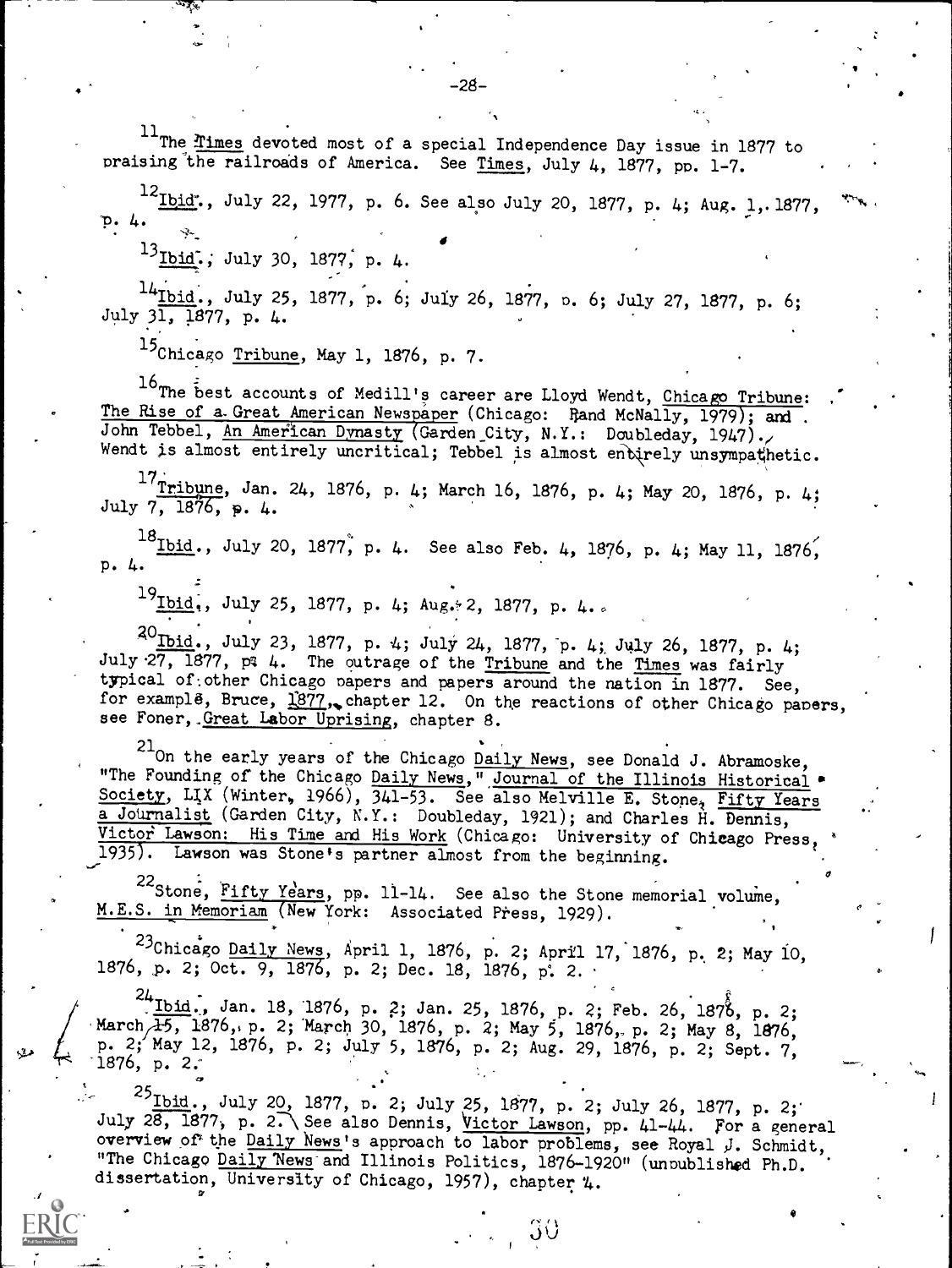26 Daily News, July 23, 1877, p. 2; July 27, 1877, p. 2; July 31, 1877, p. 2; Aug. 7, 1877, p. 2.  $P^2$  2<sup>27</sup>This point is developed in a broader context in Nord, "The Public  $Q$  .  $^{28}$ Daily News, July 25, 1877, p. 2; Tribune, Aug. 4, 1877, p. 4; Times, July 31, 1877, p. 4. <sup>29</sup>Times, July 31, 1877, p. 4; Aug. 3, 1877, p. 4; Tribune, July 21, 1877,  $p.44$ ;  $\frac{1}{July}$  30, 1877, p. 4.  $30$ Times, July 31, 1877, p. 4; Tribune, July 26, 1877, p. 4; July-27, 1877, p. 4; Daily News, July 27, 1877, p. 2.  $31$  Tribune, July 23, 1877, p. 4; July 25, 1877, p. 4; July 27, 1877, p. 4; Times, July 25, 1877, p. 6; July 29, 1877, p. 6; Daily News, July 23, 1877, p. 2; July 25, 1877, p. 2.  $\frac{32 \text{ times}}{27}$ , July 24, 1877, p. 6; Daily News, July 27, 1877, p. 2; Tribune, July 27, 1877, p. 4; July 29, 1877, p. 4. <sup>33</sup>Tribune, Aug. 1, 1877, p. 4; July 28, 1877, p. 4; Times, July 29, 1877, p. 6; Aug. 2, 1877, p. 4; <u>Daily News</u>, July 27, 1877, p. 2.  $\frac{34}{1}$ ribune, July 26, 1877, p. 4; July 29, 1877, p. 4; <u>Times</u>, July 29, 1877, p. 6; Daily News, July 25, 1877, p. 2; Aug. 9, 1877, p. 2.  $^{35}$ Times, July 24, 1877, p. 6; Daily News, July 20, 1877, p. 2; July 26, 1877, p. 2; July 28, 1877, p. 2; Tribune, Aug. 3, 1877, p. 4; Aug. 4, 1877, p. 4.  $36$ <u>Daily News</u>, July 25, 1877, p.2; July 27, 1877, p. 2; Aug. 7, 1877, p. 2; Tribune, Aug. 3, 1877, p. 4; Aug. 4, 1877, p. 4; Aug. 8, 1877, p. 4. 37 John R. Commons, et al., History of Labour in the United States, Vol. II (New York: Macmillan,  $\overline{1918}$ ,  $\overline{p}$ ,  $\overline{356}$ . 38<br>Henry David, <u>The History of the Haymarket Affair</u> (New York: Farrar & Rinehart, 1936); Bessie Louise Pierce, A History of Chicago, Vol. III: The Rise of a Modern City, 1871-1893 (New York: Knopf, 1957), chapters 7-8.  $39$ Times, April 30, 1886, p, 4; May 1, 1886, p. 4; May 2, 1886, p. 4.  $40$ <sub>Tribune</sub>, April 21; 1886, p. 4; April 22; 1886, p. 4; April 24, 1886, p. 4; May 3, 1886, p. 4; May 10, 1886, p. 4. See also Wendt, Chicago Tribune, pp.  $\frac{41}{10}$  Daily News, May 1, 1886, pp. 1-2; May 3, 1886, pp. 1-2. For a study of what the New York papers were doing with labor issues during this era, see,

 $-20-$ 

Barbara C. Crosby, "Big-Business Looks at Labor: How Major New York City Dailies Viewed Labor Unrest in the 1880s and 1890s" (unpublished M.A. thesis, University of Wisconsin, 1980).

<sup>42</sup>Daily News, May 1, 1886, p. 2; Tribune, April 24, 1886, p. 4; Times, May 1, 1886, p. 4.

31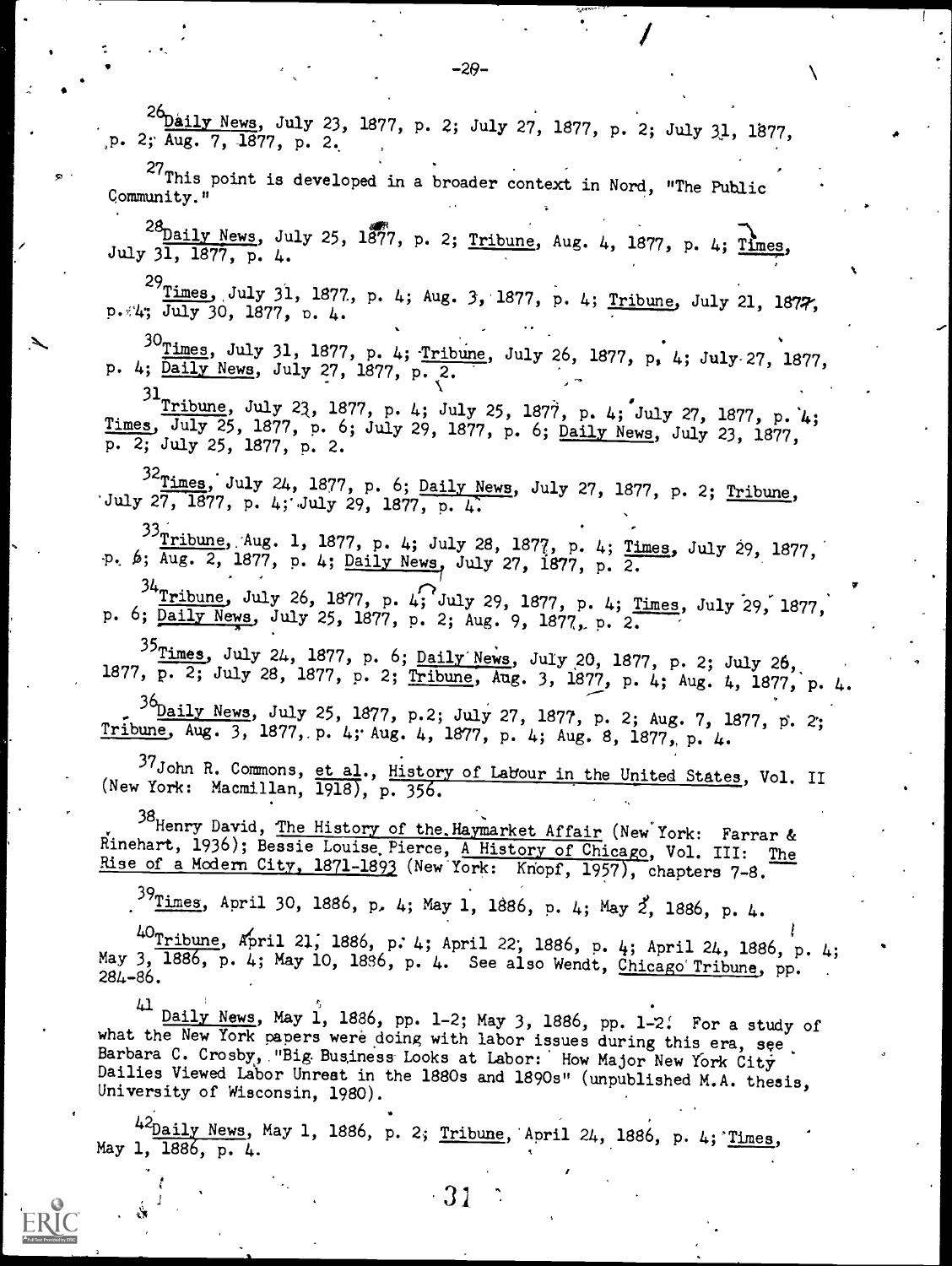<sup>43</sup> <u>Tribune</u>, May 2, 1886, p. 4; May 9, 1886, p. 4; May 12, 1886, p. 4; Daily News, May 1, 1886, p. 2; Times, May 1, 1886, pp. 2-3, 4.

44See the three capers' editorials for May 5, 1886, the'day after the bombing. See also David, Haymarket Affair, chapters 9-10.

45 See editorials for May 6 and 7, 1886, in all three papers.

46 Daily News, May 6, 1886, p. 2; Tribune, May 6, 1886, p. 4; Times, May 12, 1886, p. 4.

 $47$ Times, May 8, 1886, p. 4; May 12, 1886, p. 4.

dir

<sup>48</sup>Tribune, April 21, 1886, p. 4; May 3, 1886, p. 4; Daily News, May 1, 1886, p. 2; May 3, 1886, p. 2.

<sup>49</sup>Tribune, May 10, 1886, p. 4; May 11, 1886, p. 4.

<sup>50</sup> Almont Lindsey, The Pullman Strike (Chicago: University of Chicago Press, 1942). See also Eggert, <u>Railroad Labor Disputes</u>, chapter 7; and the control Stanley Buder, <u>Pullman: An Experiment in Industrial</u> Order and Community Planning, 1880<del>,</del>1930 (New York: Oxford University Press, 1967), chapters 12-15.

51<sub>The Chicago</sub> (and national) press treatment of the strike is discussed in Lindsey, Pullman Strike, chapter 13. See also, Crosby, "Big Business"; John R. Finnegan, Sr., "The Press and the Pullman Strike: An Analysis of the Coverage of the Railroad boycott of 1894 by Four Metropolitan Daily Newspapers" (unpublished M.A. thesis, University of Minnesota, 1965).

<sup>52</sup>Leroy F. Armstrong, "The Daily Papers of Chicago," <u>The Chautauquan</u>, XXVII (August, 1898), 541-42. See also Carter H. <del>Marrison II, <u>Stormy Years</u>:</del> The Autobiography of Carter H. Harrison, Five Times Mayor of Chicago (Indianapolis: Bobbs-Merrill, 1935).

 $^{53}$ Tribune, June 28, 1894, p. 1; June 30, 1894, p. 12; July 1, 1894, p. 1; July 2, 1894, p. 6; July 15, 1894, p. 12. See also Wendt, Chicago-Tribune, pp. 311-13.

. <sup>54</sup>Daily News, July 11, 1894, p. 4; July 13, 1894, p. 4.

 $^{25}$ Times, July 3, 1894, p. 4; July 4, 1894, p. 9; July 5, 1894, p. 4; .July 9, 1894, p. 1; July 15, 1894, P. 9.

<sup>56</sup>Tribune, July 6, 1894, p. 6; July 15, 1894, p. 6.

 $^{57}$ Tribune, June 30, 1894, p. 2; J $^5$ <u>Daily News</u>, July 11, 1894, p. 4; <u>Times</u>  $July \ 14, 1894, p. 1.$ o. 2; July 2, 1894, p. 6; July 8, 1894, P. 12; 4; Times, July 3, 1894, p. 4; July 5, 1894, p. 4;

<sup>58</sup> Tribune, June 30, 1894, pp. 1, 12; July 1, 1894, pp. 1, 28; July 4, 1894; p. 6; July 5, 1894, p. 6; July 8, 1894, p. 12; July 11, 1894, p. 6.

59 Daily News, July 7, 1894, p. 4; July 10, 1894, p. 4.

 $^{60}$ <u>Times</u>, July 4, 1894, p. 4; July 5, 1894, p. 4; July 6, 1894, p. 4; July 7, 1894, p. 4; July 11, 1894, p. 4.